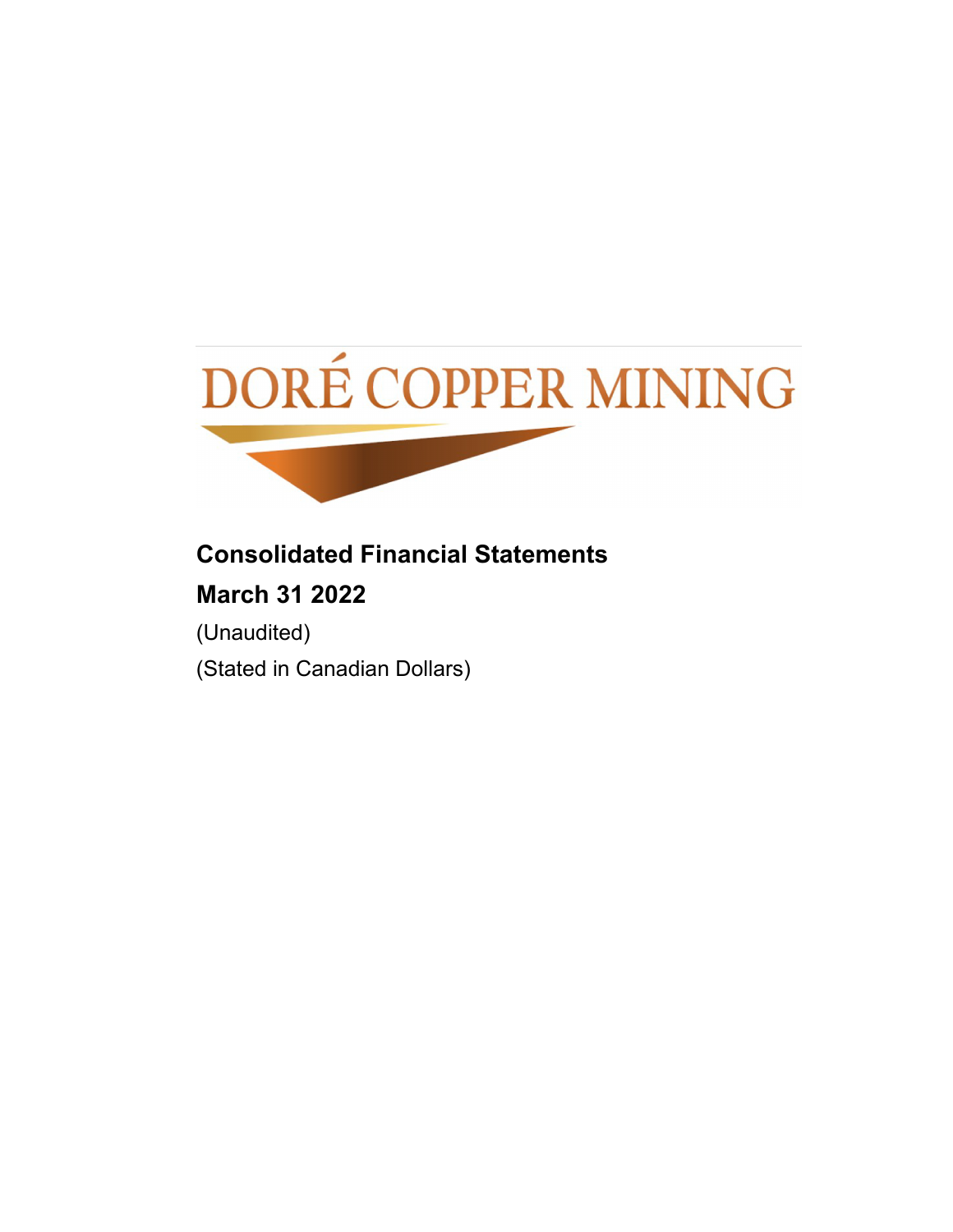

To the Shareholders of **Doré Copper Mining Corp. For the three months ended March 31, 2022**

### **MANAGEMENT'S RESPONSIBILITY FOR FINANCIAL REPORTING**

The accompanying unaudited condensed consolidated interim financial statements of Doré Copper Mining Corp. (the "Corporation") were prepared by management in accordance with International Accounting Standard 34 ("IAS34") and International Financial Reporting Standards ('IFRS"). Only changes in accounting policies have been disclosed in these unaudited condensed consolidated interim financial statements. Management acknowledges responsibility for the preparation and presentation of the unaudited condensed consolidated interim financial statements, including responsibility for significant accounting judgments and estimates and the choice of accounting principles and methods that are appropriate to the Corporation's circumstances.

Management has established processes, which are in place to provide them sufficient knowledge to support management representations that they have exercised reasonable diligence that (i) the unaudited condensed consolidated interim financial statements do not contain any untrue statement of material fact or omit to state a material fact required to be stated or that is necessary to make a statement not misleading in light of the circumstances under which it is made, as of the date of and for the periods presented by the unaudited condensed consolidated interim financial statements and (ii) the unaudited condensed consolidated interim financial statements fairly present in all material respects the financial position, results of operations and cash flows of the Corporation, as of the date of and for the periods presented by the unaudited condensed consolidated interim financial statements.

The Board of Directors is responsible for reviewing and approving the unaudited condensed consolidated interim financial statements together with other financial information of the Corporation and for ensuring that management fulfills its financial reporting responsibilities.

 An Audit Committee assists the Board of Directors in fulfilling this responsibility. The Audit Committee meets with management to review the financial reporting process and the unaudited condensed consolidated interim financial statements together with other financial information of the Corporation. The Audit Committee reports its findings to the Board of Directors for its consideration in approving the unaudited condensed consolidated interim financial statements together with other financial information of the Corporation for issuance to the shareholders.

Management recognizes its responsibility for conducting the Corporation's affairs in compliance with established financial standards, and applicable laws and regulations, and for maintaining proper standards of conduct for its activities.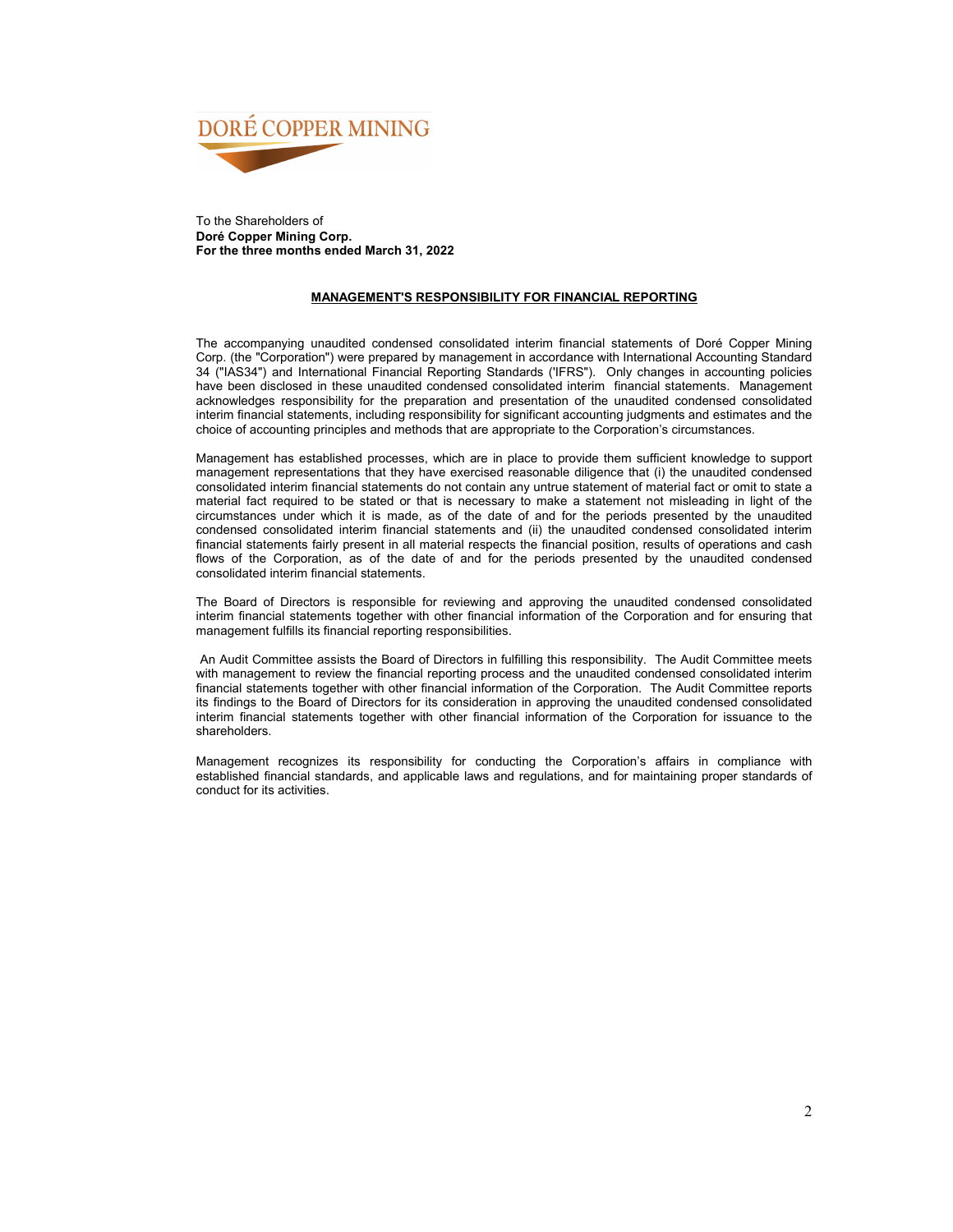

### **CONDENSED CONSOLIDATED INTERIM STATEMENTS OF FINANCIAL POSITION**

(Stated in Canadian Dollars) (Unaudited)

| As at                                                   | March 31     | December 31  |  |
|---------------------------------------------------------|--------------|--------------|--|
|                                                         | 2022         | 2021         |  |
|                                                         | \$           | \$           |  |
| <b>ASSETS</b>                                           |              |              |  |
| <b>Current assets</b>                                   |              |              |  |
| Cash and cash equivalents                               | 7,337,960    | 13,227,922   |  |
| Amounts receivable [note 3]                             | 1,390,359    | 1,251,217    |  |
| Tax credit receivable                                   | 2,912,125    | 2,912,125    |  |
| Prepaid expenses                                        | 131,574      | 139,968      |  |
| Investments [note 4]                                    | 815,959      | 815,088      |  |
| <b>Total current assets</b>                             | 12,587,977   | 18,346,320   |  |
| <b>Non-current assets</b>                               |              |              |  |
| Equipment <i>[note 5]</i>                               | 113,475      | 58,050       |  |
| Mineral property interests <i>[note 6]</i>              | 5,930,629    | 5,930,629    |  |
| <b>Total assets</b>                                     | 18,632,081   | 24.334.999   |  |
|                                                         |              |              |  |
| <b>LIABILITIES</b>                                      |              |              |  |
| <b>Current liabilities</b>                              |              |              |  |
| Accounts payable and accrued liabilities                | 2,055,222    | 1,560,322    |  |
| Deferred premium on flow-through shares <i>[note 8]</i> | 2,473,113    | 2,706,230    |  |
| <b>Total current liabilities</b>                        | 4,528,335    | 4,266,552    |  |
| <b>EQUITY</b>                                           |              |              |  |
| Share capital <i>[note 8]</i>                           | 51,143,179   | 50,643,179   |  |
| Equity settled employee benefits <i>[note 8]</i>        | 2,154,827    | 1,971,632    |  |
| Share purchase warrants <i>[note 8]</i>                 | 475,371      | 475,371      |  |
| Deficit                                                 | (39,669,631) | (33,021,735) |  |
| <b>Total equity</b>                                     | 14,103,746   | 20,068,447   |  |
| <b>Total liabilities and equity</b>                     | 18,632,081   | 24,334,999   |  |

*Going concern [note 1] Commitments [note 11] Subsequent events [note 14]*

*See accompanying notes to the condensed consolidated interim financial statements*

*These financial statements are authorized for issue by the Board of Directors on May 26, 2022.*

*They are signed on the Corporation's behalf by:*

| "Ernest Mast" |
|---------------|
| Director      |

*"Ernest Mast" "Mario Stifano"* Director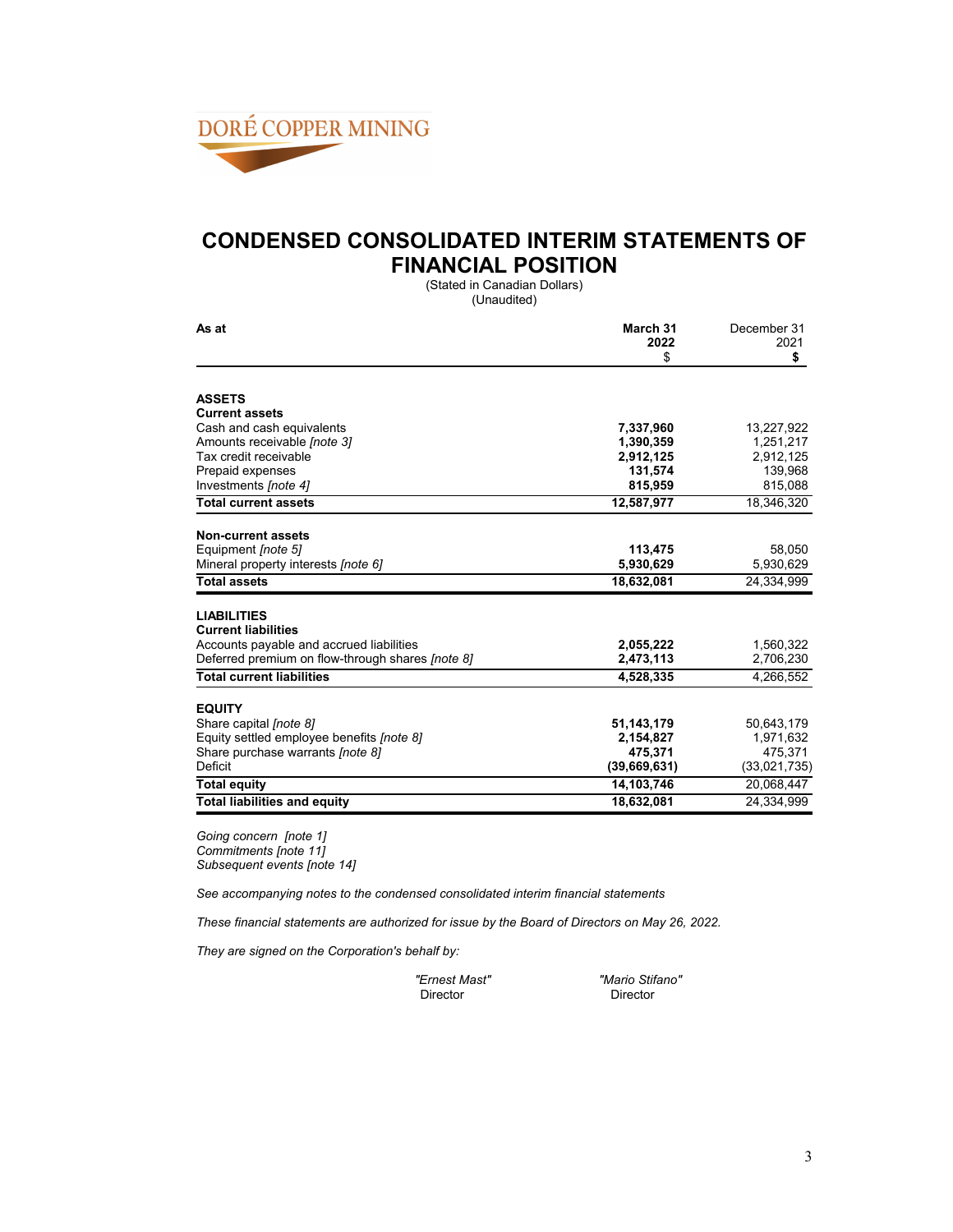

### **CONDENSED CONSOLIDATED INTERIM STATEMENTS OF LOSS AND COMPREHENSIVE LOSS**

(Stated in Canadian Dollars) (Unaudited)

For the three months ended March 31,

| ו טוויטווען שטוויט טווענט טוויז טוויטווי   | 2022<br>\$  | 2021<br>\$  |
|--------------------------------------------|-------------|-------------|
|                                            |             |             |
| <b>EXPENSES</b>                            |             |             |
| Consulting <i>[note 10]</i>                | 84,073      | 141,621     |
| Depreciation [note 5]                      | 4,575       | 575         |
| Exploration and evaluation [note 6]        | 6,300,079   | 3,005,107   |
| Flow-through interest penalty              | 12.728      |             |
| Investor relations                         | 171,764     | 131,190     |
| Office expenses <i>[note 10]</i>           | 84,413      | 109,653     |
| Professional fees                          | 59,904      | 81,919      |
| Share-based payments <i>[note 8]</i>       | 183,195     | 183,885     |
| Shareholder communication costs            | 13,932      | 45,521      |
|                                            | 6,914,663   | 3,699,471   |
| Loss before the following                  | (6,914,663) | (3,699,471) |
| Other items                                |             |             |
| Interest income                            | 33,650      | 1,891       |
| Deferred tax recovery <i>[note 8]</i>      | 233,117     | 149,739     |
| Loss and comprehensive loss for the period | (6,647,896) | (3,547,841) |
| Basic and diluted loss per share [note 9]  | (0.10)      | (0.14)      |

*See accompanying notes to the condensed consolidated interim financial statements*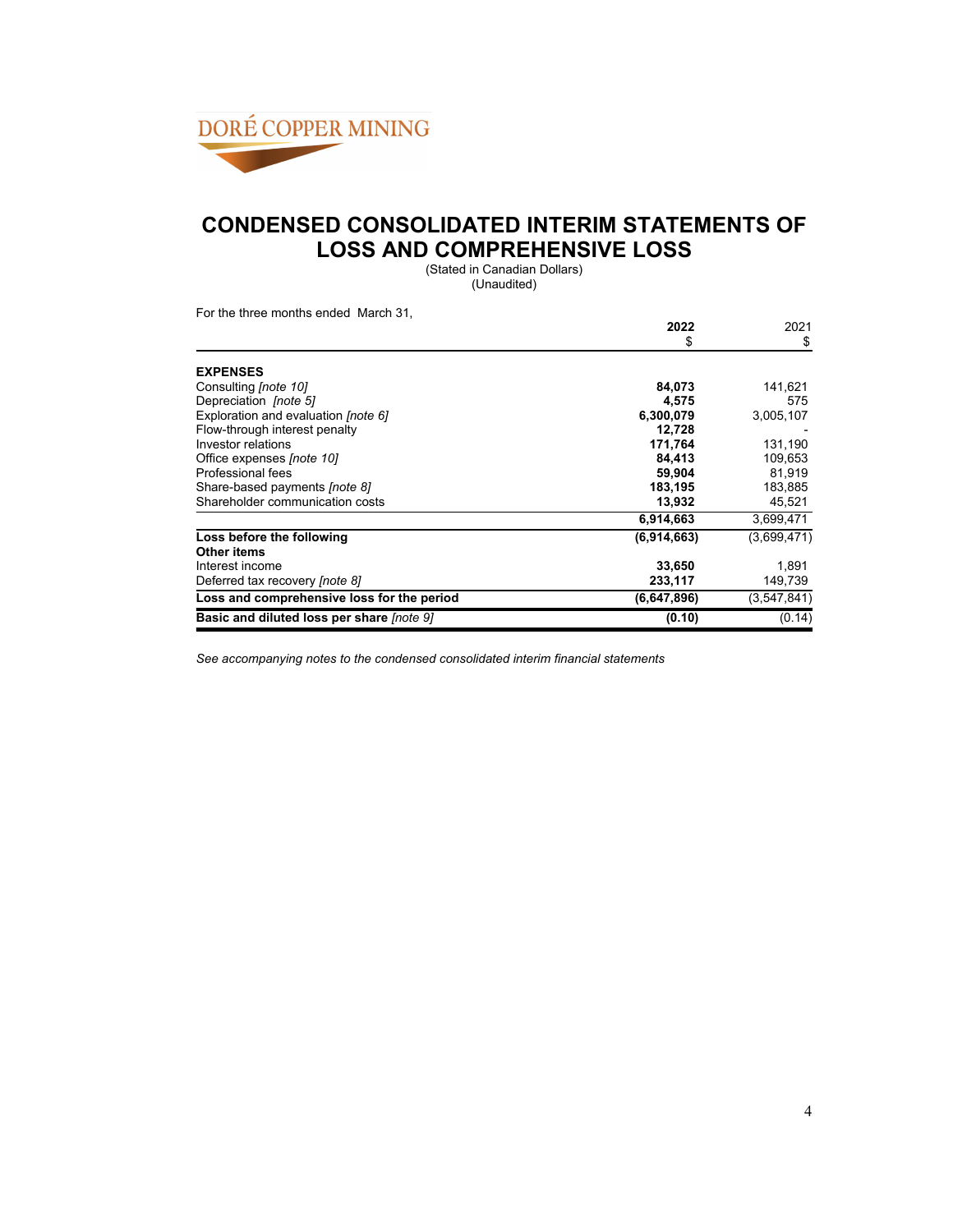

### **CONDENSED CONSOLIDATED INTERIM STATEMENTS OF CASH FLOWS**

(Stated in Canadian Dollars) (Unaudited)

For the period ending March 31,

|                                                                       | 2022          | 2021        |
|-----------------------------------------------------------------------|---------------|-------------|
|                                                                       | \$            | \$          |
| <b>OPERATING ACTIVITIES</b>                                           |               |             |
| Loss for the period                                                   | (6,647,896)   | (3,547,841) |
| Add charges to earnings not involving a current payment of cash       |               |             |
| Depreciation [note 5]                                                 | 4,575         | 575         |
| Share based payments [note 8]                                         | 183,195       | 183,885     |
| Non-cash exploration expenses [note 8]                                | 500,000       | 700,000     |
| Other income related to flow-through share                            |               |             |
| premium [note 8]                                                      | (233, 117)    | (149, 739)  |
|                                                                       | (6, 193, 243) | (2,813,120) |
| Changes in non-cash working capital balances related to               |               |             |
| operations                                                            |               |             |
| Amounts receivable                                                    | (139, 142)    | (15, 108)   |
| Prepaid expenses                                                      | 8,394         | 13,865      |
| Accounts payable and accrued liabilities                              | 494,900       | (610, 378)  |
| Cash used in operating activities                                     | (5,829,091)   | (3,424,741) |
|                                                                       |               |             |
| <b>INVESTING ACTIVITIES</b>                                           |               |             |
| Purchase of investments [note 4]                                      | (871)         | (11, 111)   |
| Purchase of equipment <i>[note 5]</i>                                 | (60, 000)     |             |
| Cash used in investment activities                                    | (60, 871)     | (11, 111)   |
| <b>FINANCING ACTIVITIES</b>                                           |               |             |
| Proceeds from shares issued in private                                |               |             |
| placements [note 8]                                                   |               | 2,039,742   |
| Proceeds from shares issued in flow-through                           |               |             |
| private placements <i>[note 8]</i>                                    |               | 10,998,900  |
| Proceeds from the exercise of stock                                   |               |             |
| options [note 8]                                                      |               | 50,000      |
| Share issue costs [note 8]                                            |               | (1,037,450) |
| Cash provided by financing activities                                 |               | 12,051,192  |
|                                                                       |               |             |
| Increase (decrease) in cash and cash equivalents during<br>the period | (5,889,962)   | 8,615,340   |
| Cash and cash equivalents, beginning of period                        | 13,227,922    | 4,334,290   |
| Cash and cash equivalents, end of the period                          | 7,337,960     | 12,949,630  |

*See accompanying notes to the condensed consolidated interim financial statements*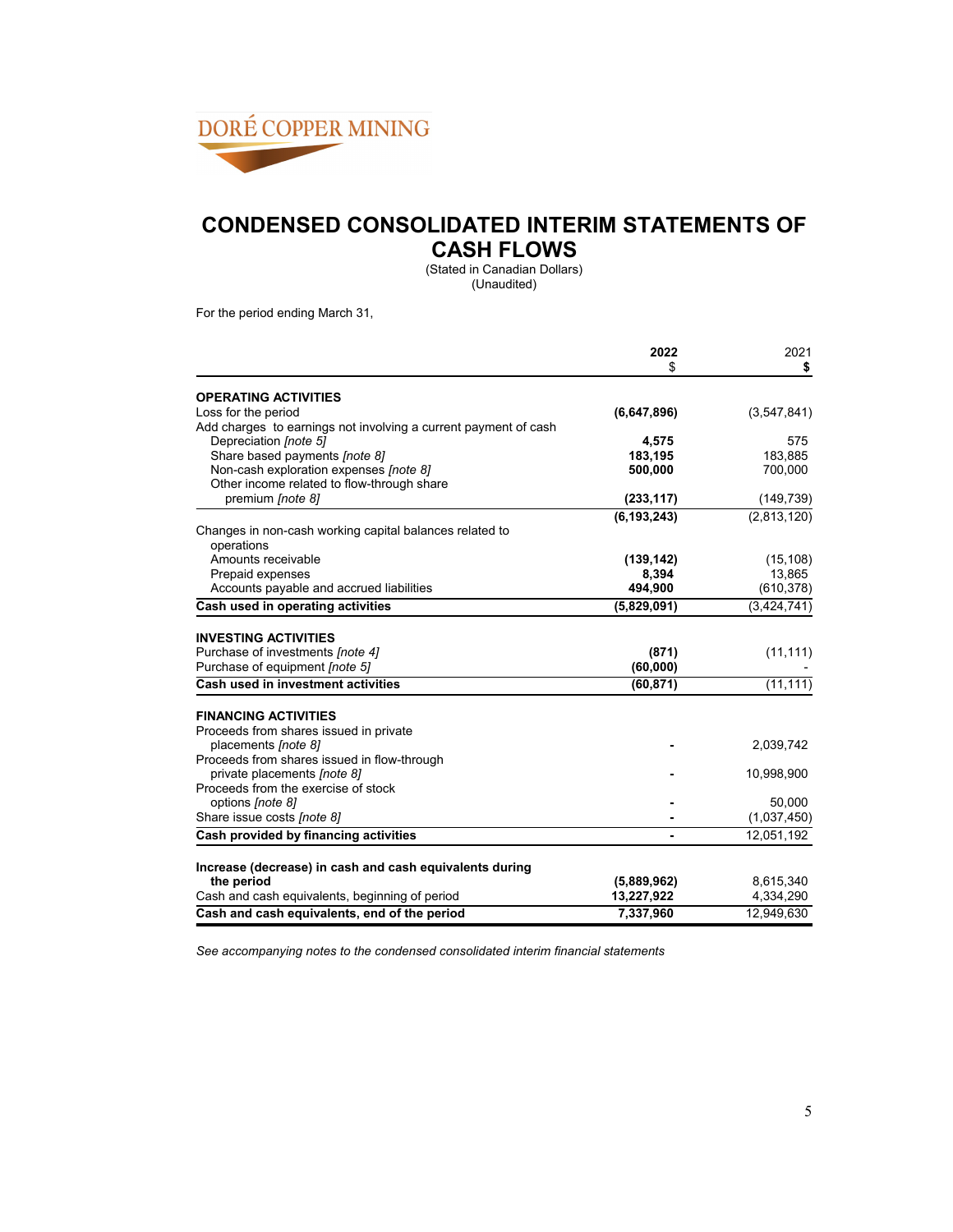

### **CONDENSED CONSOLIDATED INTERIM STATEMENTS OF CHANGES IN EQUITY**

| (Stated in Canadian Dollars)                  |            |                      |                          |                        |                |                     |
|-----------------------------------------------|------------|----------------------|--------------------------|------------------------|----------------|---------------------|
|                                               |            |                      | (Unaudited)              |                        |                |                     |
|                                               |            | <b>Share Capital</b> |                          | <b>Reserves</b>        |                |                     |
|                                               | Number of  |                      | <b>Equity Settled</b>    |                        |                |                     |
| Issued and outstanding:                       | Shares     | <b>Share Capital</b> | <b>Employee Benefits</b> | <b>Broker warrants</b> | <b>Deficit</b> | <b>Total Equity</b> |
| Balance as at December 31, 2020               | 37,438,046 | 27,595,704           | 1,227,702                | 464,484                | (19, 107, 174) | 10,180,716          |
| Shares issued for mineral properties          | 500,000    | 500.000              |                          |                        |                | 500,000             |
| Shares issued in private placement (final     |            |                      |                          |                        |                |                     |
| tranche)                                      | 2,999,622  | 2,039,742            |                          |                        |                | 2,039,742           |
| Shares issued in flow-through private         |            |                      |                          |                        |                |                     |
| placement #1                                  | 12,221,000 | 10,998,900           |                          |                        |                | 10,998,900          |
| Exercise of stock options                     | 100.000    | 50,000               |                          |                        |                | 50,000              |
| Shares issued for mineral properties          | 210,525    | 200,000              |                          |                        |                | 200,000             |
| Share issue costs                             |            | (1,053,979)          |                          | 16,529                 |                | (1,037,450)         |
| Share-based payments                          |            |                      | 183,885                  |                        |                | 183,885             |
| Flow-through share premium                    |            | (977, 680)           |                          |                        |                | (977, 680)          |
| Loss and comprehensive loss for the period    |            |                      |                          |                        | (3,547,841)    | (3,547,841)         |
| Balance as at March 31, 2021                  | 53,469,193 | 39,352,687           | 1,411,587                | 481,013                | (22, 655, 015) | 18,590,272          |
| Shares issued for mineral properties [note 8] | 56,180     | 50,563               |                          |                        |                | 50.563              |
| Shares issued in private placement [note 8]   | 9,636,050  | 9,636,050            |                          |                        |                | 9,636,050           |
| Shares issued in flow-through private         |            |                      |                          |                        |                |                     |
| placement #2 [note 8]                         | 2,907,000  | 5,000,040            |                          |                        |                | 5,000,040           |
| Exercise of stock options [note 8]            | 43,333     | 23,268               |                          |                        |                | 23,268              |
| Exercise of warrants <i>[note 8]</i>          | 10,752     | 7,311                | 5,642                    | (5,642)                |                | 7,311               |
| Share issue costs                             |            | (1, 159, 280)        |                          |                        |                | (1, 159, 280)       |
| Share-based payments [note 8]                 |            |                      | 554,403                  |                        |                | 554.403             |
| Flow-through share premium <i>[note 8]</i>    |            | (2, 267, 460)        |                          |                        |                | (2,267,460)         |
| Loss and comprehensive loss for the period    |            |                      |                          |                        | (10, 366, 720) | (10, 366, 720)      |
| Balance as at December 31, 2021               | 66,122,508 | 50,643,179           | 1,971,632                | 475,371                | (33,021,735)   | 20,068,447          |
| Shares issued for mineral property [note 8]   | 632,911    | 500,000              |                          |                        |                | 500,000             |
| Share-based payments [note 8]                 |            |                      | 183,195                  |                        |                | 183,195             |
| Loss and comprehensive loss for the year      |            |                      |                          |                        | (6,647,896)    | (6,647,896)         |
| Balance as at March 31, 2022                  | 66,755,419 | 51,143,179           | 2,154,827                | 475,371                | (39, 669, 631) | 14,103,746          |

*See accompanying notes to the condensed consolidated interim financial statements*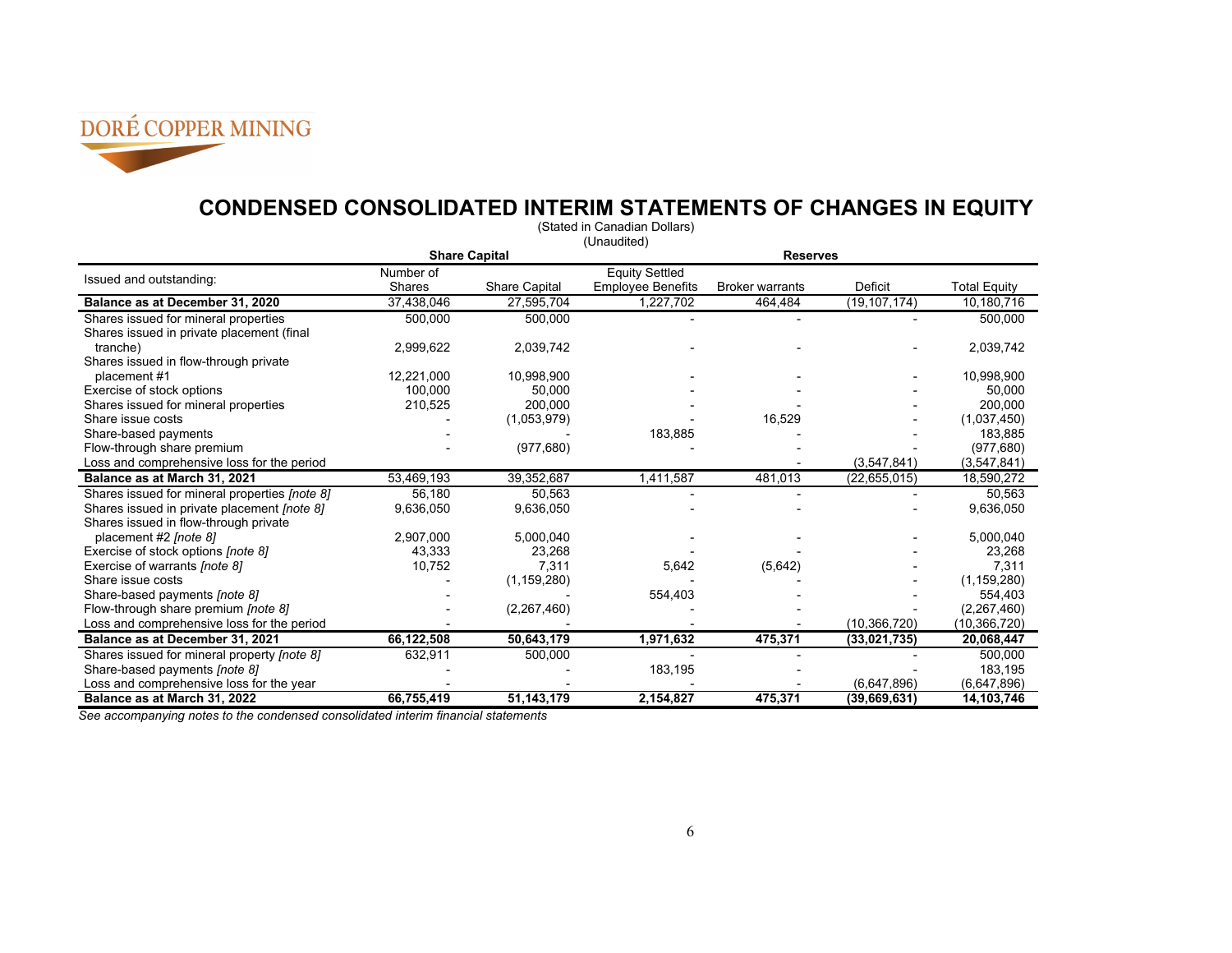

**STATEMENTS** (Stated in Canadian Dollars)

(Unaudited)

For the periods ending March 31, 2022 and 2021

### **1. NATURE OF BUSINESS**

Doré Copper Mining Corp. (the "Corporation" or "Doré"), was incorporated under the laws of Canada on April 11, 2017, and through its 100% owned subsidiary, CBay Minerals Inc. ("CBay") owns an interest in mineral properties located in Chibogamou, Quebec, for the purposes of exploration and evaluation. The Corporation's office is located at 130 King St. W., Suite 1800, Toronto, Ontario, M5X 1E3. The Corporation's common shares are listed on the Toronto Stock Venture Exchange ("TSX-V"), trading under the symbol "DCMC".

The Corporation, being in the exploration stage, is subject to risks and challenges similar to companies in a comparable stage of development. These risks include the challenges of securing adequate capital for exploration, development and operational risks inherent in the mining industry, global economic and metal price volatility and there is no assurance management will be successful in its endeavours. At March 31, 2022, the Corporation has no source of operating cash flows. The Corporation incurred a net loss of \$6,647,896 for the period ended March 31, 2022 (March 31, 2021 - \$3,547,841) and has accumulated a deficit of \$39,669,631 since the inception of the Corporation. As at March 31, 2022, the Corporation had working capital of \$8,059,642 (December 31, 2021 – working capital \$14,079,768) and the Corporation's ability to continue is dependent upon its ability to raise additional capital to continue the development of its mineral properties. During the three month period ended March 31, 2022, the Corporation did not complete any financing activities (during the year ended December 31, 2021 - \$27,674,732).

#### **Recent events**

#### **COVID-19**

Since March 2020, the spread of COVID-19 has severely impacted many local economies around the globe. In many countries, including Canada, businesses were forced to cease or limit operations for long or indefinite periods of time. Global stock markets also experienced great volatility and a significant weakening. Governments and central banks have responded with monetary and fiscal interventions to stabilize economic conditions.

The Corporation has adapted its operations to mitigate the impact of the COVID-19 outbreak and has put measures in place to ensure the wellness of all of its employees and surrounding communities where the Corporation works while continuing to operate. Currently, fieldwork has resumed on all of our projects, while all corporate personnel travel is still restricted to absolute minimum requirements and employees have been encouraged to work remotely where possible. With respect to our operations on work locations in Quebec, we have implemented the typical control measures for dealing with the outbreak of COVID-19. These include selfscreening for symptoms and travel history with possible COVID-19 exposure of any employees, visitors and contractors (site personnel) prior to any travel to or from a site and isolation, where necessary, from the general site population. These cautions and precautions rely on voluntary information and voluntary compliance of those working directly or indirectly for the Corporation. We expect that procedures will continue to evolve according to the World Health Organization and Center for Disease Control guidelines as more becomes known about the virus.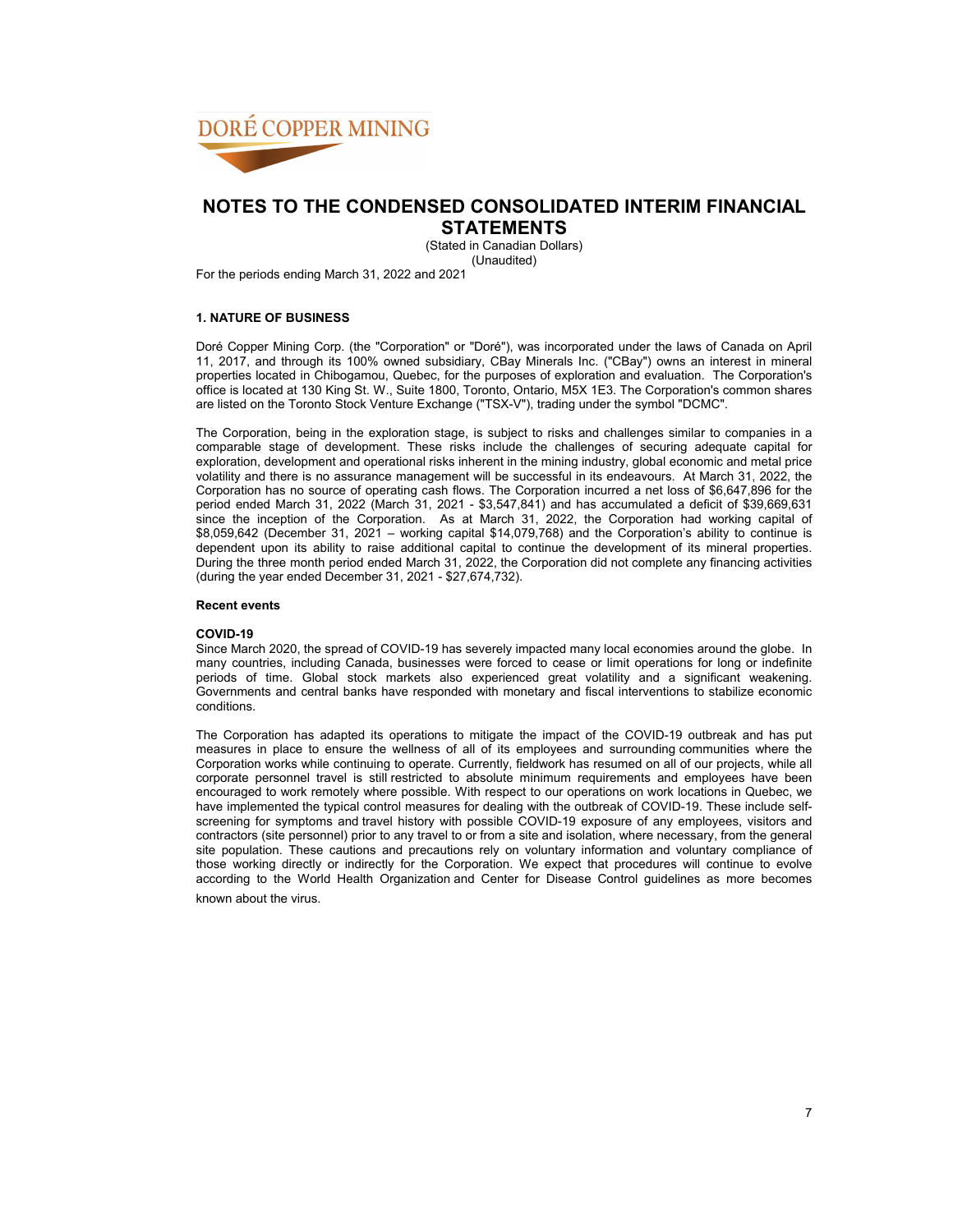

**STATEMENTS** (Stated in Canadian Dollars)

(Unaudited)

For the periods ending March 31, 2022 and 2021

### **2. SIGNIFICANT ACCOUNTING POLICIES**

### **Basis of Presentation**

These unaudited condensed consolidated interim financial statements for the three months ended March 31, 2022 have been prepared in accordance with IAS 34 *Interim Financial Reporting*. The condensed consolidated interim financial statements do not include all of the information and disclosures required in the annual financial statements, and should be read in conjunction with the Corporation's annual financial statements as at December 31, 2021.

The unaudited condensed consolidated interim financial statements of the Corporation for the period ended March 31, 2022 were approved and authorized by the Board of Directors on May 26, 2022.

The accounting policies applied in the preparation of these unaudited condensed consolidated interim financial statements are consistent with those applied and disclosed in the Corporation's audited consolidated financial statements for the year ended December 31, 2021 and as discussed below.

The preparation of financial statements in conformity with IFRS requires management to make judgments, estimates and assumptions that affect the application of policies and reported amounts of assets and liabilities, income and expenses. Actual results may differ from these estimates as the estimation process is inherently uncertain. Estimates are reviewed on an ongoing basis based on historical experience and other factors that are considered to be relevant under the circumstances. Revisions to estimates and the resulting effects on the carrying amounts of the Corporation's assets and liabilities are accounted for prospectively. The critical judgments and estimates applied in the preparation of the Corporation's unaudited condensed consolidated interim financial statements are consistent with those applied and disclosed in Note 2 of the Company's audited consolidated financial statements for the year ended December 31, 2021 and as discussed below.

#### **Basis of consolidation**

The Corporation's condensed consolidated interim financial statements consolidate those of its 100% owned subsidiary, CBay Minerals Inc. All transactions and balances between the Corporation and its subsidiary are eliminated on consolidation, including unrealized gains and losses on transactions between the companies.

#### **Significant accounting judgements, estimates and assumptions**

In the application of the Corporation's accounting policies, management is required to make judgements, estimates and assumptions about the carrying amounts of assets and liabilities that are not readily apparent from other sources. The estimates and associated assumptions are based on historical experience and other factors that are considered to be relevant. Actual results may differ from these estimates.

The preparation of these condensed consolidated interim financial statements requires management to make estimates and assumptions that affect the reported amounts of assets and liabilities at the date of the consolidated financial statements and reported amounts of expenses during the reporting period. Actual outcomes could differ from these estimates. The condensed consolidated interim financial statements include estimates which, by their nature, are uncertain. The impacts of such estimates are pervasive throughout the condensed consolidated interim financial statements, and may require accounting adjustments based on future occurrences. Revisions to accounting estimates are recognized in the period in which the estimate is revised and the revision affects both current and future periods. Significant judgements, estimates and assumptions include:

- the inputs used in accounting for share purchase option expense in the condensed consolidated interim statement of loss and comprehensive loss;
- the inputs used in accounting for value of warrants in the consolidated statement of financial position;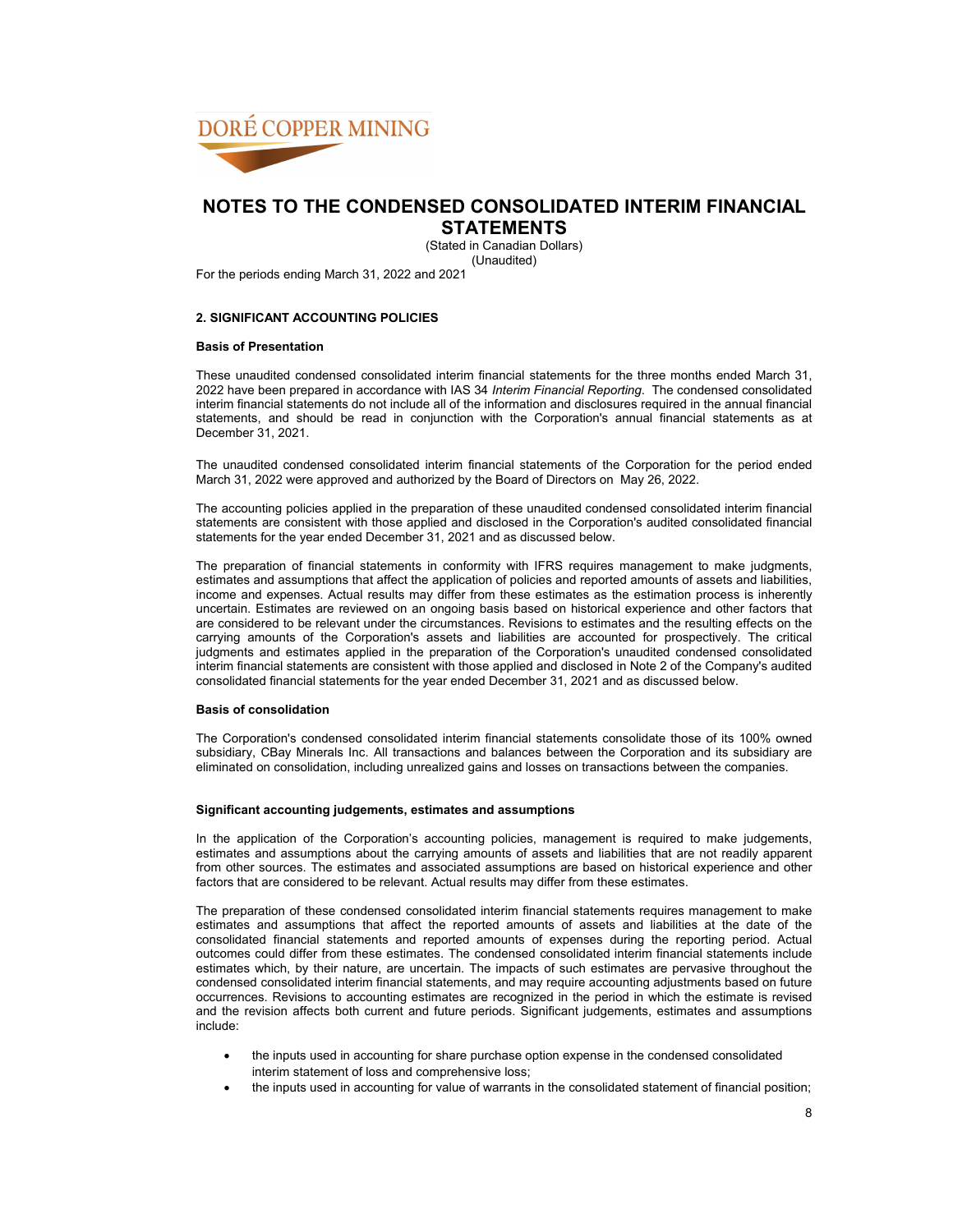

**STATEMENTS**

(Stated in Canadian Dollars) (Unaudited)

For the periods ending March 31, 2022 and 2021

- valuation of the refundable mining duties credit and the refundable tax credit for resources. The calculation of the Corporation's mining duties credit and tax credit for resources necessarily involves a degree of estimation and judgment in respect of certain items whose tax treatment cannot be finally determined until a notice of assessment and payment has been received from the relevant taxation authority. Uncertainties exist with respect to the interpretation of tax regulations, including the mining duties credit and the tax credit for resources for which certain expenditures could be disallowed by the taxation authorities in the calculation of credits, and the amount and timing of their collection. Differences arising between the actual results following the final resolution of some of these items and the assumptions made, or future changes to such assumptions, could necessitate adjustments to the mining duties credit and tax credit for resources and the exploration and evaluation expenses in future periods;
- the provision for income taxes which is included in the condensed consolidated interim d statements of loss and comprehensive loss and composition of deferred income tax assets and liabilities included in the consolidated statement of financial position which have not yet been confirmed by the taxation authorities, and
- the estimated useful lives of equipment and leaseholds which are included in the consolidated statement of financial position and the related depreciation included in the condensed consolidated interim statement of loss and comprehensive loss.

### **3. AMOUNTS RECEIVABLE**

|                        | March 31, 2022 | December 31, 2021 |
|------------------------|----------------|-------------------|
| Recoverable taxes (i)  | 1,381,047      | 1,158,668         |
| Other receivables (ii) |                | 92.529            |
|                        | 1,381,047      | 1,251,197         |

(i) Recoverable taxes include Canadian harmonized sales tax receivable and the Quebec sales tax receivable.

(ii) Other Receivables in the 2021included a \$9,729 refund of a deposit paid in respect of professional fees (collected), as well as \$82,800 related to exploration work performed on the portion of the Gwillim property that is part of the agreement with Argonault whereby the Corporation is reimbursed for 50% of the drilling costs, plus 10% management fee (collected).

### **4. SHORT-TERM INVESTMENTS**

As at March 31, 2022 the Corporation's subsidiary, CBay, held \$785,947 in a high interest savings account, yielding 0.50% and \$30,000 in a guaranteed investment certificates maturing March 2, 2023 yielding 0.30% (December 31, 2021 - \$785,088 in a guaranteed investment certificate maturing March 11, 2022 at a yield of 0.33%, and \$30,000 in a guaranteed investment certificate maturing March 2, 2022, yielding 0.33%).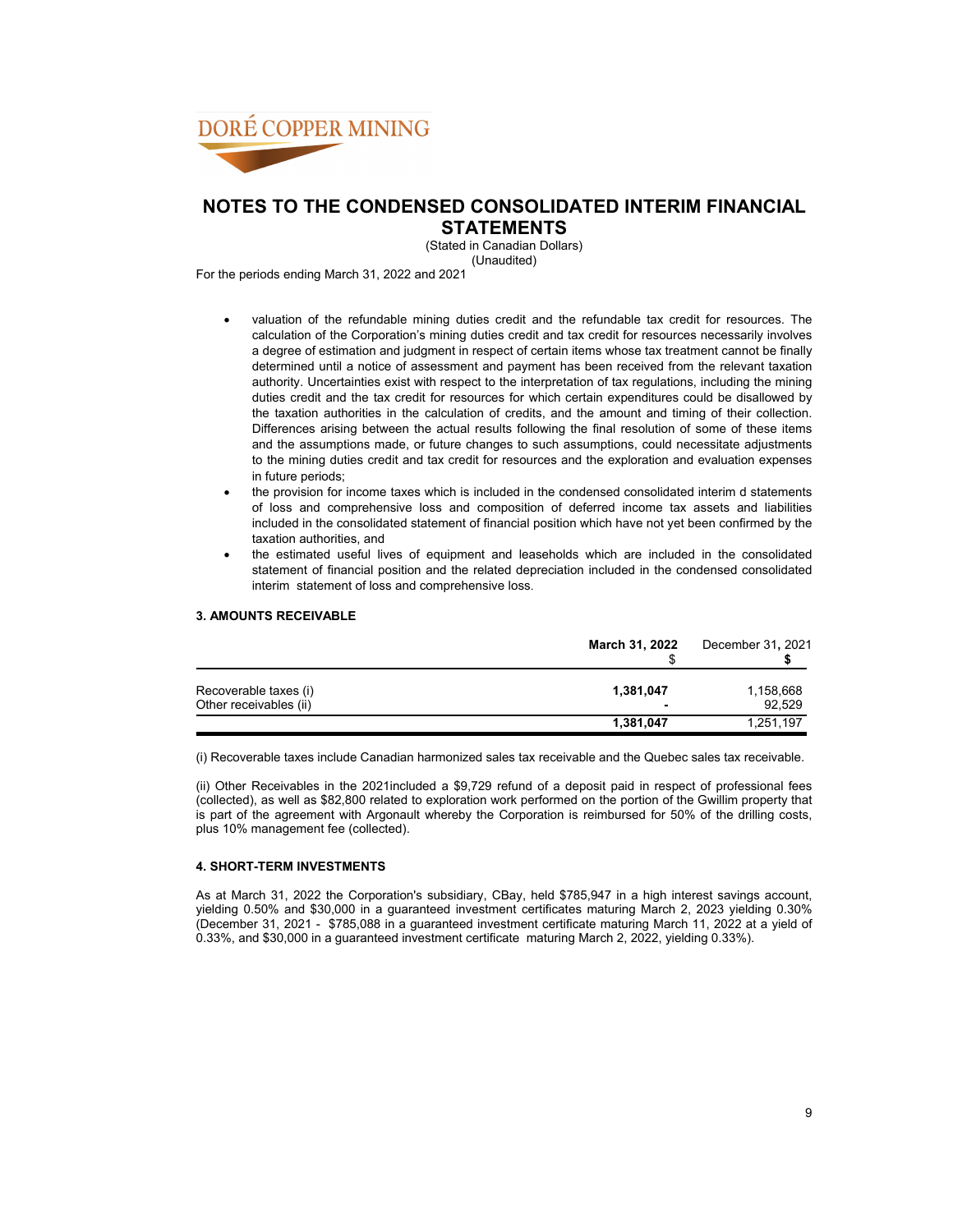

**STATEMENTS**

(Stated in Canadian Dollars)

(Unaudited)

For the periods ending March 31, 2022 and 2021

### **5. EQUIPMENT**

**Cost**

|                                 | <b>Field equipment</b> |
|---------------------------------|------------------------|
| Balance, January 1, 2022        | D<br>61,500            |
| Assets acquired                 | 60,000                 |
| Balance, March 31, 2022         | 121,500                |
| <b>Accumulated depreciation</b> |                        |
| Balance, January 1, 2022        | 3,450                  |
| Depreciation for the period     | 4,575                  |
| Balance, March 31, 2022         | 8,025                  |
| <b>Carrying amounts</b>         |                        |
| December 31, 2021               | 58,050                 |
| March 31, 2022                  | 113,475                |

#### **Acquisition costs Cedar Bay Corner Bay Other properties March 31, 2022 December 31, 2021**  $\texttt{\$} \texttt{\$} \texttt{\$} \texttt{\$} \texttt{\$} \texttt{\$} \texttt{\$} \texttt{\$} \texttt{\$} \texttt{\$} \texttt{\$} \texttt{\$} \texttt{\$} \texttt{\$}$ CBay acquisition costs **2,075,500 3,592,529 262,600 5,930,629** 5,930,629

### **Mineral property acquisitions and agreements**

#### **Chibougamou, Quebec**

*Interest in Cedar Bay / Corner Bay and Other properties through acquisition of CBay*

The main assets include the Corner Bay deposit, the Cedar Bay past producing mine, the Copper Rand past producing mine, the Devlin deposit, the Copper Rand mill and tailings management facility. Other deposits include the Lac Doré deposit, and various exploration targets on Portage Island.

#### *Cornerback Property (included in "Other Properties")*

On September 7, 2017 (the "Effective Date"), the Corporation entered into an Option Agreement (the "Agreement") with VanadiumCorp Resource Inc. ("Vanadium") to acquire up to a 100% interest in the Cornberback property (the "Property) located in Quebec.

Pursuant to the agreement, the Corporation can acquire an 80% undivided interest in the Property by (the "First Option"):

(a) making payments of an aggregate of \$250,000 to Vanadium as follows:

i)  $$50,000$  in cash on Effective Date (paid);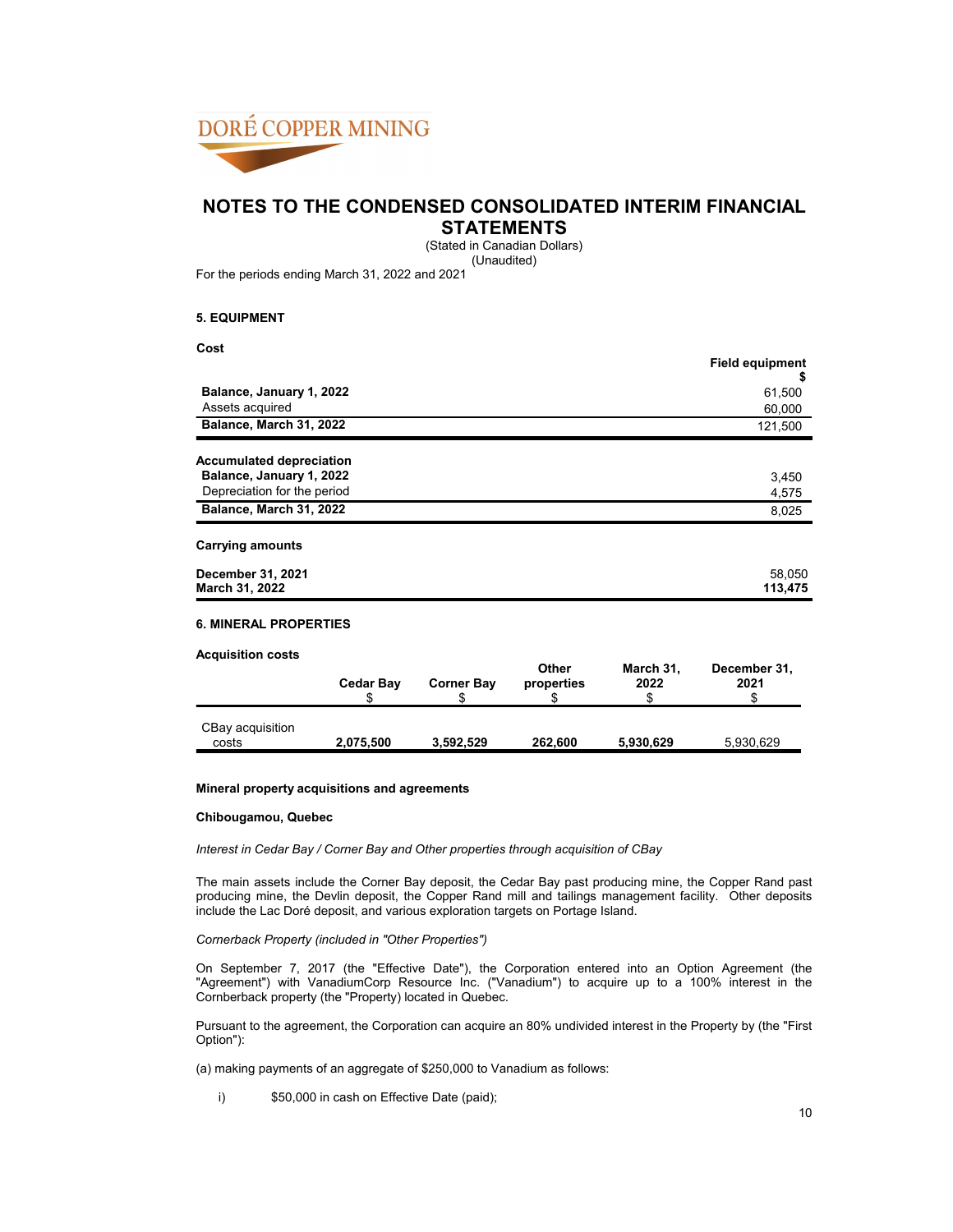

**STATEMENTS**

(Stated in Canadian Dollars) (Unaudited)

For the periods ending March 31, 2022 and 2021

- ii) an additional \$50,000 in cash on or prior to the date that is the 12 months from the Effective Date (paid); and
- iii) an additional \$50,000 in cash on or prior to the date that is the 24 months from the Effective Date (paid); and
- iv) an additional \$50,000 in cash on or prior to the date that is the 36 months the Effective Date (paid); and

(b) incurring an aggregate of \$500,000 in expenditures on the Property on or before the date that is 36 months from the Effective Date (completed).

The Corporation having exercised the First Option and acquired an 80% undivided interest in the Property, free and clear of any encumbrances, the Corporation had the additional exclusive right and option exercisable at any time prior to September 6, 2021, to acquire an additional 20% undivided interest in the Property by paying \$50,000 in cash to Vanadium on or before September 6, 2021. The Corporation completed this payment on May 6, 2021 and now retains a 100% undivided interest in the property.

Option agreement to acquire Joe Mann property

On January 2, 2020, the Corporation entered into an option agreement to acquire a 100% interest in the Joe Mann gold mine ("Joe Mann") located in Québec. The Corporation entered into an option agreement with the owners of Joe Mann, Ressources Jessie Inc. ("Ressources Jessie") and Legault Metals Inc. ("Legault"), to acquire a 100% interest in Joe Mann on the following terms:

- A cash payment of \$1,000,000 to Ressources Jessie and 400,000 common shares of Doré Copper ("Doré Copper Shares") were issued to Legault at a deemed price of \$1.25 per share on January 2, 2020 (the "Joe Mann Effective Date") (paid).
- A cash payment of \$250,000 to Ressources Jessie and \$500,000 in Doré Copper Shares to be issued to Legault on the first anniversary of the Joe Mann Effective Date (paid).
- A cash payment of \$1,000,000 to Ressources Jessie upon completion of 5,000 meters of drilling at Joe Mann or on the earlier of the second anniversary of the Joe Mann Effective Date or 18 months from the commencement of drilling (paid).
- A cash payment of \$500,000 to Ressources Jessie and \$500,000 in Doré Copper Shares to be issued to Legault on the second anniversary of the Joe Mann Effective Date (cash paid and shares issued).
- A cash payment of \$1,500,000 to Ressources Jessie and \$1,000,000 in Doré Copper Shares to be issued to Legault on the third anniversary of the Joe Mann Effective Date.
- Spending \$2,500,000 in qualifying exploration expenditures before the third anniversary of the Joe Mann Effective Date.
- A cash payment of \$1,000,000 to Ressources Jessie and \$1,500,000 in Doré Copper Shares to be issued to Legault upon the commencement of commercial production at Joe Mann.
- A 2% net smelter return royalty will be granted to Ressources Jessie and the Corporation will hold the option to buy back 1% for \$2,000,000 and buy back a further 0.5% for \$4,000,000.

#### *Norbeau Property and Norbeau East Property Option Agreements*

On March 13, 2021, the Corporation entered into option agreements (the "Option Agreements") to acquire a 100% interest in the former producing Norbeau gold mine property and the contiguous Beaurox property, located approximately 15 kilometres by road north from the Corporation's Copper Rand mill in the Chibougamau mining camp in northwestern Québec, Canada.

Under the terms of the Option Agreements, the Corporation may earn a 100% interest in the Properties under the following terms: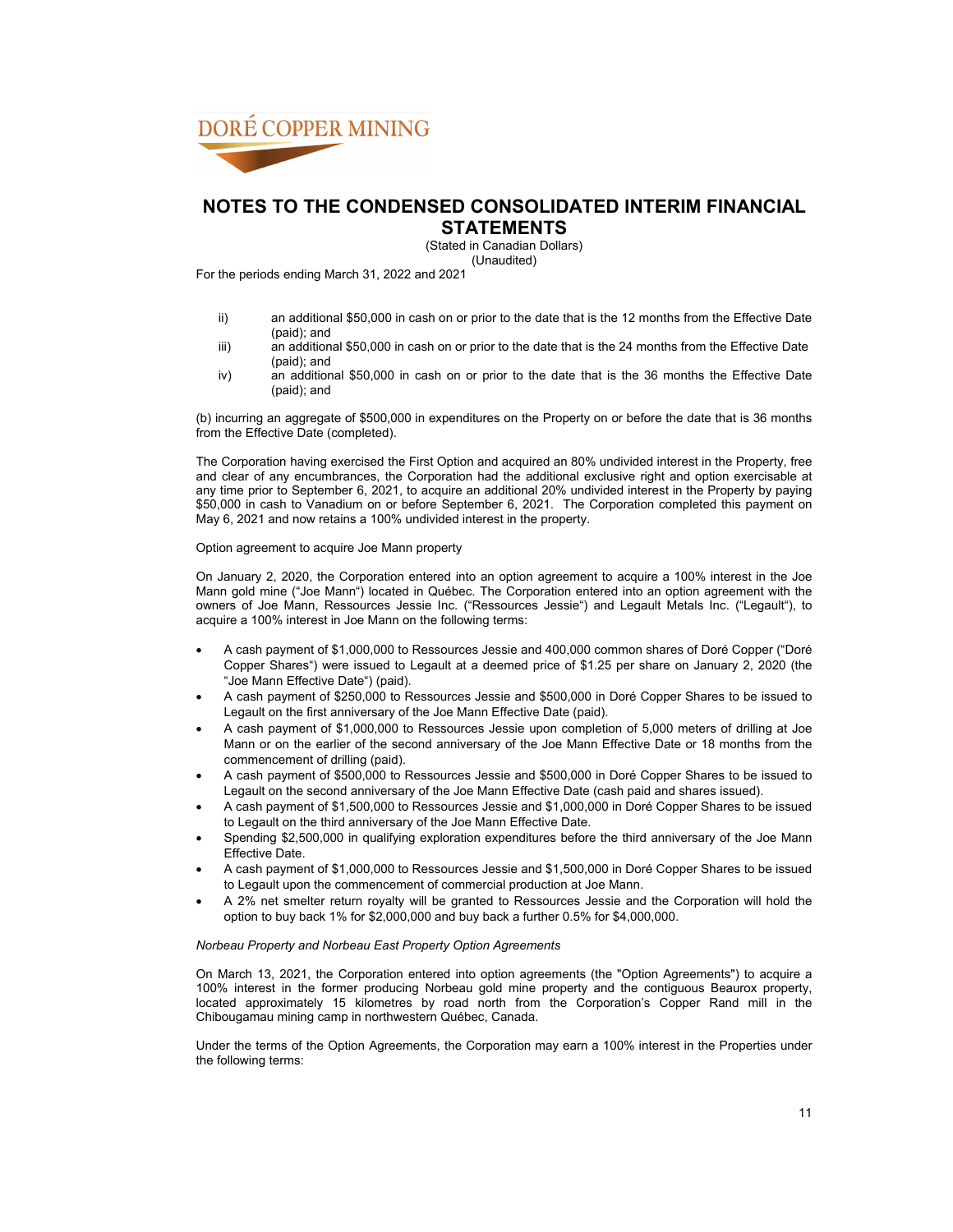

**STATEMENTS**

(Stated in Canadian Dollars) (Unaudited)

For the periods ending March 31, 2022 and 2021

Norbeau Property

- \$50,000 in cash payments and \$175,000 equivalent in Shares following receipt of TSX Venture Exchange approval (paid), \$50,000 in cash payments and \$75,000 equivalent in Shares on the first anniversary, \$65,000 in cash payments and \$100,000 equivalent in Shares on the second and third anniversaries for a total of \$230,000 in cash payments and \$450,000 equivalent in Shares;
- \$100,000 in expenditures in the first 16 months and \$100,000 in expenditures in the subsequent six months;
- \$100,000 equivalent in Shares on filing a NI 43-101 Technical Report with mineral resources and a further \$250,000 equivalent in Shares if the mineral resources (all categories) exceed 300,000 ounces of gold
- \$150,000 equivalent in Shares on commencement of commercial production and a further \$350,000 equivalent in Shares after production of 100,000 ounces of gold; and
- 2% net smelter return ("NSR") royalty, of which 1% may be bought back for \$2,000,000.

On Aprl 12, 2022, the Corporation provided a notice of termination in respect of the option agreement on the Norbeau property.

Beaurox Property

- \$35,000 in cash payments and \$25,000 equivalent in Shares following receipt of TSX Venture Exchange approval (paid), \$50,000 in cash payments and \$50,000 equivalent in Shares on the six-month anniversary (paid), and on the first, second and third anniversaries for a total of \$235,000 in cash payments and \$225,000 equivalent in Shares;
- \$300,000 in expenditures in the first 18 months and \$300,000 in expenditures in the subsequent six months;
- \$75,000 in cash payments on commencement of drilling (paid) and \$100,000 in cash payments after completion of 5,000 meters;
- 5,000 meters of drilling or cumulative equivalent expenditures prior to the third anniversary;
- \$100,000 equivalent in Shares on filing a NI 43-101 Technical Report with mineral resources;
- \$150,000 equivalent in Shares on commencement of commercial production; and
- 2% NSR royalty, of which 0.75% may be bought back for \$3,000,000, and approximately \$60,000 in advance royalty payments commencing in year three.

On March 6, 2022, the Corporation provided a notice of termination in respect of the option agreement on the Beaurox property.

#### *Tax credits receivable*

The Corporation has recorded \$2,350,000 in expected tax credits against exploration activity for the year ended December, 31, 2021, as well as \$562,125 in tax credits assessed in respect of the 2020 exploration (received subsequent to period end, see note 14).

### **7. PROMISSORY NOTES**

In relation to the acquisition of CBay, AmAuCu issued promissory notes to Ocean Partners, a related party, in the aggregate amount of \$7,500,000, plus accrued interest. These promissory notes are considered a financial liability under IFRS 9 and are initially measured at fair value with subsequent measurement at amortised cost. The obligations of the Corporation under the promissory notes are guaranteed by CBay with such guarantee secured against the property and assets of CBay. Each of the promissory notes bear interest at a rate of 6% per annum, with \$1,000,000 maturing on the commencement of commercial production, \$2,000,000 maturing on the first anniversary of the commencement of commercial production, \$2,000,000 maturing on the second anniversary of the commencement of commercial production, and \$2,500,000 maturing on the third anniversary of the commencement of commercial production. The settlement of the obligation, both principal and interest, is contingent upon the timing of commencement of commercial production. Given the lack of certainty at this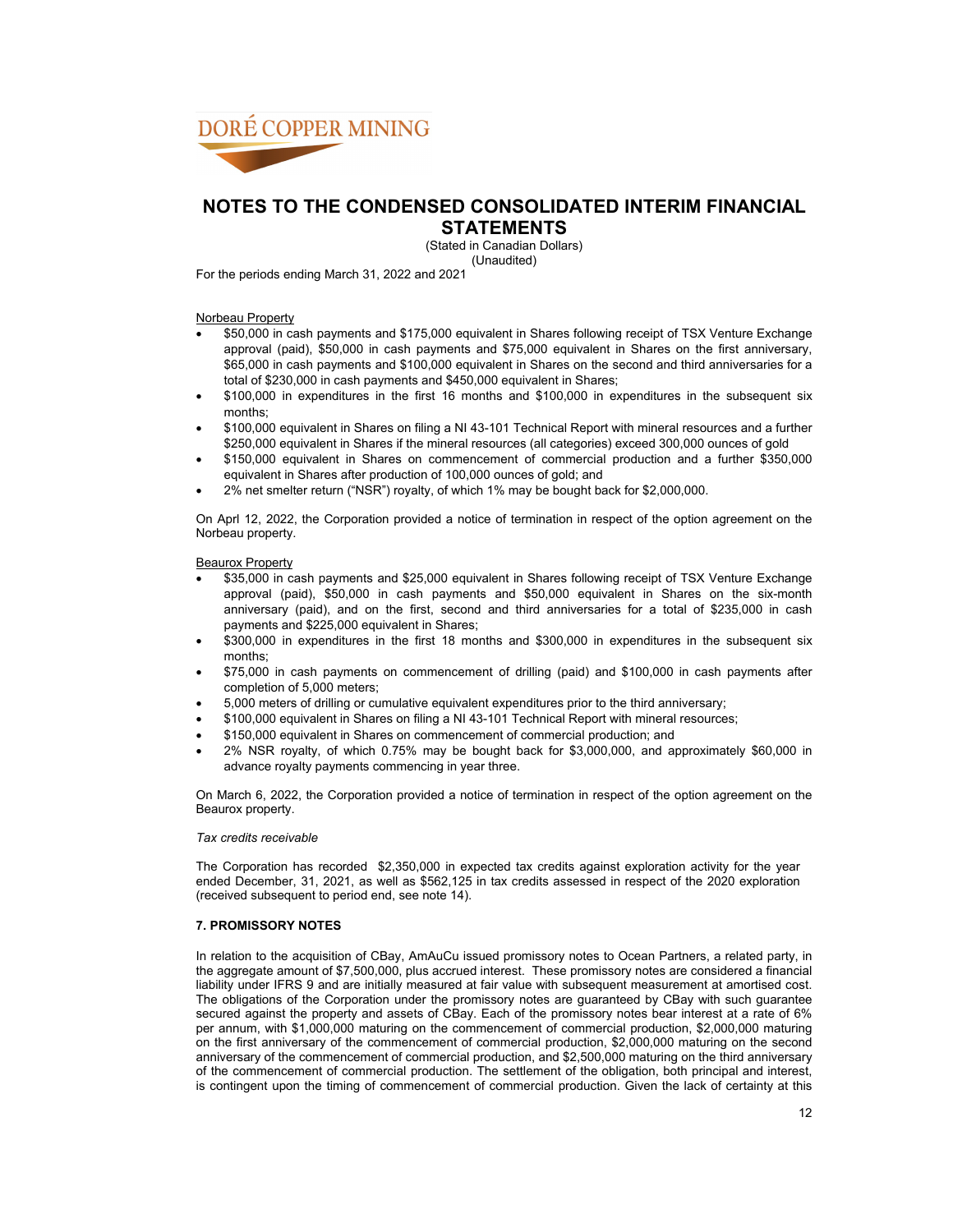

**STATEMENTS**

(Stated in Canadian Dollars) (Unaudited)

For the periods ending March 31, 2022 and 2021

time as to whether the Corporation will reach the operational and economic milestones needed to achieve commercial production, and the estimated timeline to do so, the notes currently have nominal or no fair value. The accrued interest as at March 31, 2022 would be valued at \$1,275,000 (December 31, 2021 - \$1,162,500). reassesses the amount, timing and probability of future cash flows at each reporting period to determine any required adjustments to the amortised cost balance of \$Nil. As at March 31, 2022, no adjustment has been made.

### **8. SHARE CAPITAL**

### **i. Authorized**

The Corporation is authorized to issue an unlimited number of common shares.

### **ii. Details of share issuances**

|                                                        |     | # of       | Share      |
|--------------------------------------------------------|-----|------------|------------|
| <b>Issued and outstanding:</b>                         |     | shares     | price (\$) |
| Opening balance, January 1, 2021                       |     | 37,438,046 |            |
| Shares issued for mineral property (Joe Mann)          | (a) | 500,000    | 1.00       |
| Shares issued in private placement (final tranche)     | (b) | 2,999,622  | 0.68       |
| Shares issued in flow-through private placement        | (c) | 12,221,000 | 0.90       |
| Shares issued in relation to exercise of stock options | (d) | 100.000    | 0.50       |
| Shares issued for mineral property (Norbeau)           | (e) | 184.210    | 0.95       |
| Shares issued for mineral property (Norbeau East)      | (f) | 26,315     | 0.95       |
| Balance, March 31, 2021                                |     | 53,469,193 |            |
| Shares issued in private placement                     | (g) | 9,636,050  | 1.00       |
| Shares issued in flow-through private placement #2     | (g) | 2,907,000  | 1.72       |
| Shares issued in relation to exercise of warrants      | (h) | 10,752     | 0.68       |
| Shares issued for mineral property (Norbeau East)      | (i) | 56,180     | 0.90       |
| Shares issued in relation to exercise of options       | (i) | 33,333     | 0.50       |
| Shares issued in relation to exercise of options       | (i) | 10,000     | 0.66       |
| Balance, December 31, 2021                             |     | 66,122,508 |            |
| Shares issued for mineral property (Joe Mann)          | (k) | 632,911    | 0.79       |
| Balance, March 31, 2022                                |     | 66,755,419 |            |

(a) On January 4, 2021 the Corporation completed an option payment on the Joe Mann property pursuant to which the Corporation made a cash payment of \$250,000, and issued 500,000 common shares at a price of \$1.00 per share (see note 6).

(b) On January 22, 2021, the Corporation announced the closing of the final tranche of its previously announced non-brokered private placement (the "Offering"), pursuant to which the Corporation sold an aggregate of 2,999,622 common shares in the capital of the Corporation ("Offered Shares") at a price of \$0.68 per Offered Share for aggregate gross proceeds of \$2,039,742. Together with the first tranche of the Offering, the Corporation sold an aggregate of 8,800,000 common shares in the capital of the Corporation under the Offering for aggregate gross proceeds of \$5,984,000.

Paradigm Capital Inc., Cormark Securities Inc. and Canaccord Genuity Corp. acted as finders (each, a "Finder") in connection with the final tranche of the Offering. In consideration for acting as a finder in connection with the final tranche of the Offering, the Corporation paid an aggregate of \$31,048 in cash finder's fees to the Finders, representing 6% of the gross proceeds of the Offered Shares that were sold to subscribers introduced by such parties, and issued an aggregate of 45,660 non-transferable warrants (the "Finder's Warrants") to purchase common shares in the capital of the Corporation (the "Finder's Warrant Shares") to the Finders, representing 6% of the Offered Shares that were sold to subscribers introduced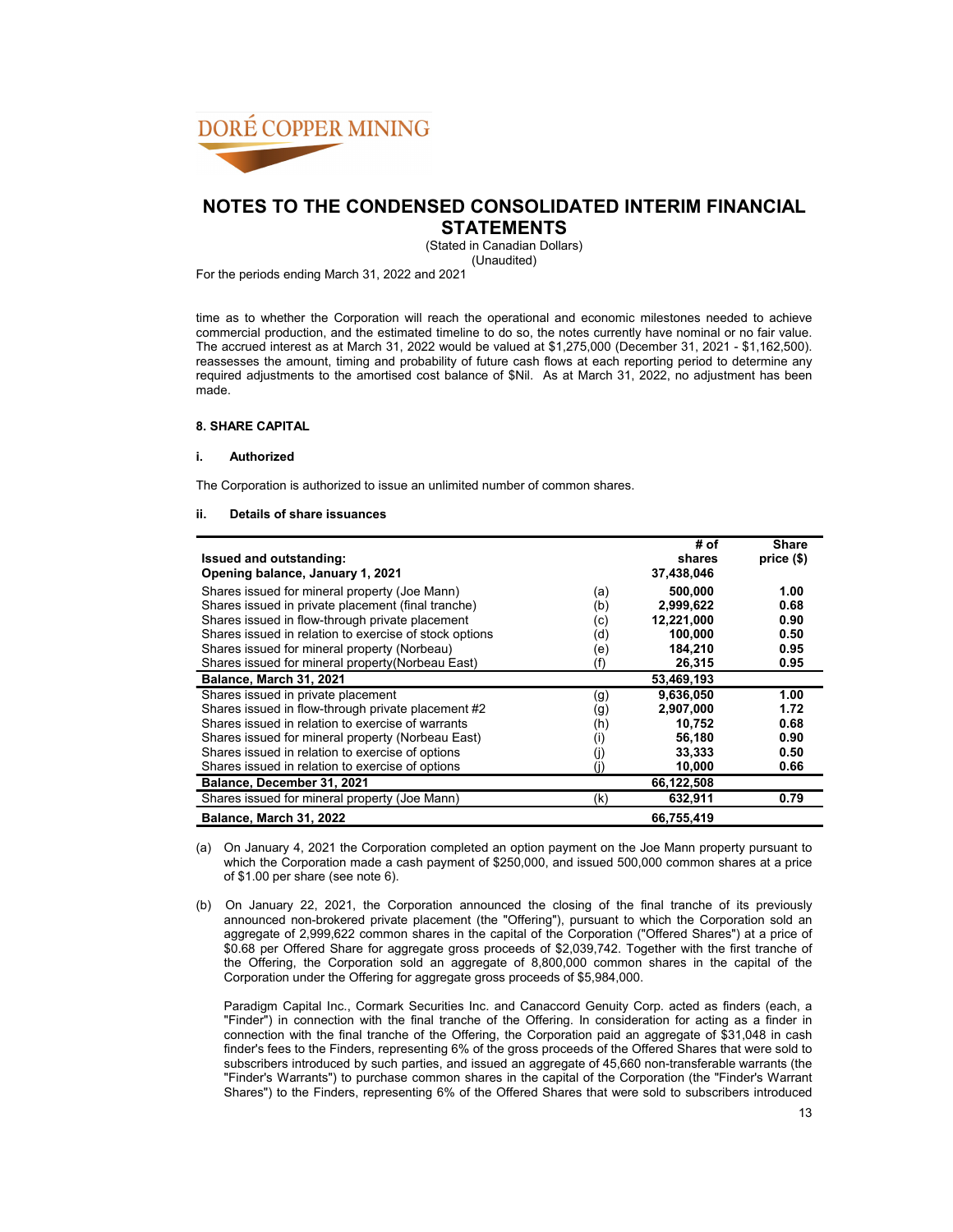

**STATEMENTS** (Stated in Canadian Dollars) (Unaudited)

For the periods ending March 31, 2022 and 2021

by such parties, with each Finder's Warrant being exercisable for one Finder's Warrant Share at a price of C\$0.68 per Finder's Warrant Share until January 22, 2023. In addition to the finder's fees, the Corporation also paid administrative fees in the amount of \$49,499 in respect of three subscriptions under the Offering.

(c) On February 18, 2021, the Corporation closed a "best efforts" private placement (the "Offering"), pursuant to which the Corporation sold an aggregate of 12,221,000 common shares of the Corporation that will qualify as "flow-through shares" within the meaning of subsection 66(15) of the *Income Tax Act* (Canada) (the "Flow-Through Shares") at a price of \$0.90 per Flow-Through Share for aggregate gross proceeds of \$10,998,900, including the full exercise of the agents' option.

Cormark Securities Inc. and Paradigm Capital Inc. acted as agents (the "Agents") in connection with the Offering pursuant to the terms of an agency agreement dated February 18, 2021. In consideration for their services in connection with the Offering, the Corporation paid the Agents a cash commission equal to \$659,934 representing 6% of the aggregate gross proceeds from the sale of Flow-Through Shares.

The Corporation will use an amount equal to the gross proceeds received by the Corporation from the sale of the Flow-Through Shares, pursuant to the provisions in the *Income Tax Act* (Canada), to incur eligible "Canadian exploration expenses" that qualify as "flow-through mining expenditures" as both terms are defined in the *Income Tax Act* (Canada) (the "Qualifying Expenditures") on or before December 31, 2022, and will renounce all of the Qualifying Expenditures in favour of the purchasers of the Flow-Through Shares effective December 31, 2021. The Corporation will shortly announce its drilling plans for the next two quarters based on the funds available from the recent financings.

The Offering was made by way of private placement in Canada pursuant to applicable exemptions from the prospectus requirements under applicable Canadian securities laws. The securities issued under the Offering are subject to a hold period under applicable Canadian securities laws which will expire on June 19, 2021.

- (d) On March 10, the Corporation issued 100,000 common shares at a price of \$0.50 in relation to the execise of stock options by an employee of the Corporation.
- (e) On March 13, 2021, the Corporation issued 184,210 common shares at a price of \$0.95 in relation to the Norbeau property option agreement (see note 6).
- (f) On March 13, 2021, the Corporation issued 26,315 common shares at a price of \$0.95 in relation to the Norbeau East (Beaurox) property option agreement (see note 6).
- (g) On June 1, 2021, the Corporation closed a bought-deal private placement pursuant to which Cormark Securities Inc. and Paradigm Capital Inc., as co-lead underwriters, (collectively, the "Underwriters"), agreed to purchase, on a "bought deal" private placement basis: (i) 9,636,050 common shares in the capital of the Corporation (the "Offered Common Shares") at a price of \$1.00 per Offered Common Share (the "Common Share Offering Price") for gross proceeds of \$9,636,050 and (ii) 2,907,000 common shares in the capital of the Corporation that qualify as "flow-through shares" (within the meaning of subsection 66(15) of the Income Tax Act (Canada) and section 359.1 of the Taxation Act (Québec)) (the "Flow-Through Shares") at a price of \$1.72 per Flow-Through Share for gross proceeds of \$5,000,040.
- (h) On June 2, 2021, the Corporation issued 10,752 common shares at a price of \$0.68 in relation to the exercise of broker warrants.
- (i) On September 10, 2021, the Corporation issued 56,180 common shares at a price of \$0.90 in relation to the Norbeau East (Beaurox) property option agreement (see note 6).
- (j) On September 16, 2021 the Corporation issued 33,333 common shares at a price of \$0.50, and 10,000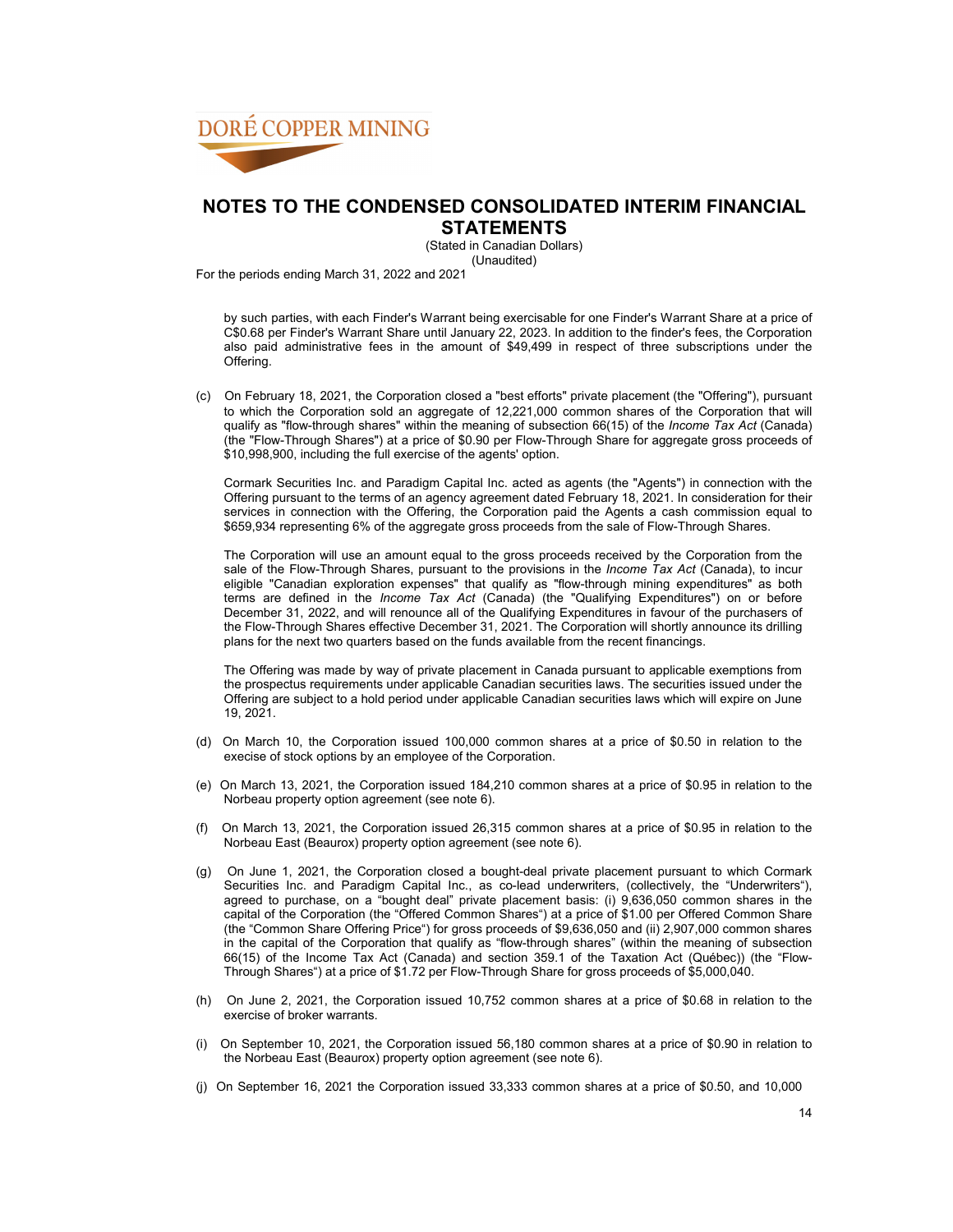

**STATEMENTS**

(Stated in Canadian Dollars)

(Unaudited)

For the periods ending March 31, 2022 and 2021

common shares at an exercise price of \$0.66, in relation to the exercise of stock options by an employee of the Corporation.

(k) On January 27, 2022 the Corporation completed an option payment on the Joe Mann property pursuant to which the Corporation made a cash payment of \$1,000,000, and issued 632,911 common shares at a price of \$0.79 per share (see note 6).

### **ii. Warrants**

The following table reflects the continuity of warrants as at March 31, 2022:

| Issued and outstanding:             |     | # of<br>share<br>warrants | Weighted<br>average<br>exercise<br>price | <b>Fair value</b> | <b>Expiry</b><br>date |
|-------------------------------------|-----|---------------------------|------------------------------------------|-------------------|-----------------------|
| Balance, January 1, 2020            |     | 2,344,677                 |                                          | 212,685           |                       |
| Broker warrants issued pursuant to  | (a) | 151.804                   | 1.12                                     | 73.017            | 8/25/2022             |
| flow-through private placement      |     |                           |                                          |                   |                       |
| Broker warrants issued pursuant to  | (b) | 329.249                   | 0.68                                     | 178.782           | 12/23/2022            |
| private placement (initial tranche) |     |                           |                                          |                   |                       |
| Exercise of broker warrants         |     | (10, 752)                 | 0.68                                     | (5,642)           |                       |
| Expiry of warrants                  |     | (2,316,900)               | 1.68                                     | 251,800           |                       |
| Broker warrants issued pursuant to  | (c) | 45.660                    | 0.68                                     | 16.529            | 1/22/2023             |
| private placement (final tranche)   |     |                           |                                          |                   |                       |
| Balance, March 31, 2022             |     | 526.713                   |                                          | 475.371           |                       |

- (a) As additional consideration for services in connection with the closing of the Flow-Through Share Offering on August 25, 2020, the Corporation issued the Agents non-transferable broker warrants of the Corporation ("Broker Warrants") equal to 6% of the aggregate number of Flow-Through Shares issued. Each Broker Warrant is exercisable to acquire one common share in the capital of the Corporation at an exercise price of \$1.12 per share expiring August 25, 2022.
- (b) As additional consideration for services in connection with the closing of the initial tranche of the Private Placement Offering on December 23, 2020, the Corporation issued the Agents non-transferable broker warrants of the Corporation ("Broker Warrants") equal to 6% of the aggregate number of Common Shares issued. Each Broker Warrant is exercisable to acquire one common share in the capital of the Corporation at an exercise price of \$0.68 per share expiring December 23, 2022.
- (c) As additional consideration for services in connection with the closing of the final tranche of the Private Placement Offering on January 22, 2021, the Corporation issued the Agents non-transferable broker warrants of the Corporation ("Broker Warrants") equal to 6% of the aggregate number of Common Shares issued. Each Broker Warrant is exercisable to acquire one common share in the capital of the Corporation at an exercise price of \$0.68 per share expiring January 22. 2023.

For purposes of the broker warrants issued, the fair value of each option was estimated on the date of grant using the Black-Scholes option pricing model, with the following assumptions:

|                         | 2022 | 2021       |
|-------------------------|------|------------|
| Risk-free interest rate | n/a  | 0.1757%    |
| Annualized volatility*  | n/a  | 87.72%     |
| Expected dividend       | n/a  | <b>NIL</b> |
| Expected option life    | n/a  | 2 years    |

\* Volatility based on similar publicly traded companies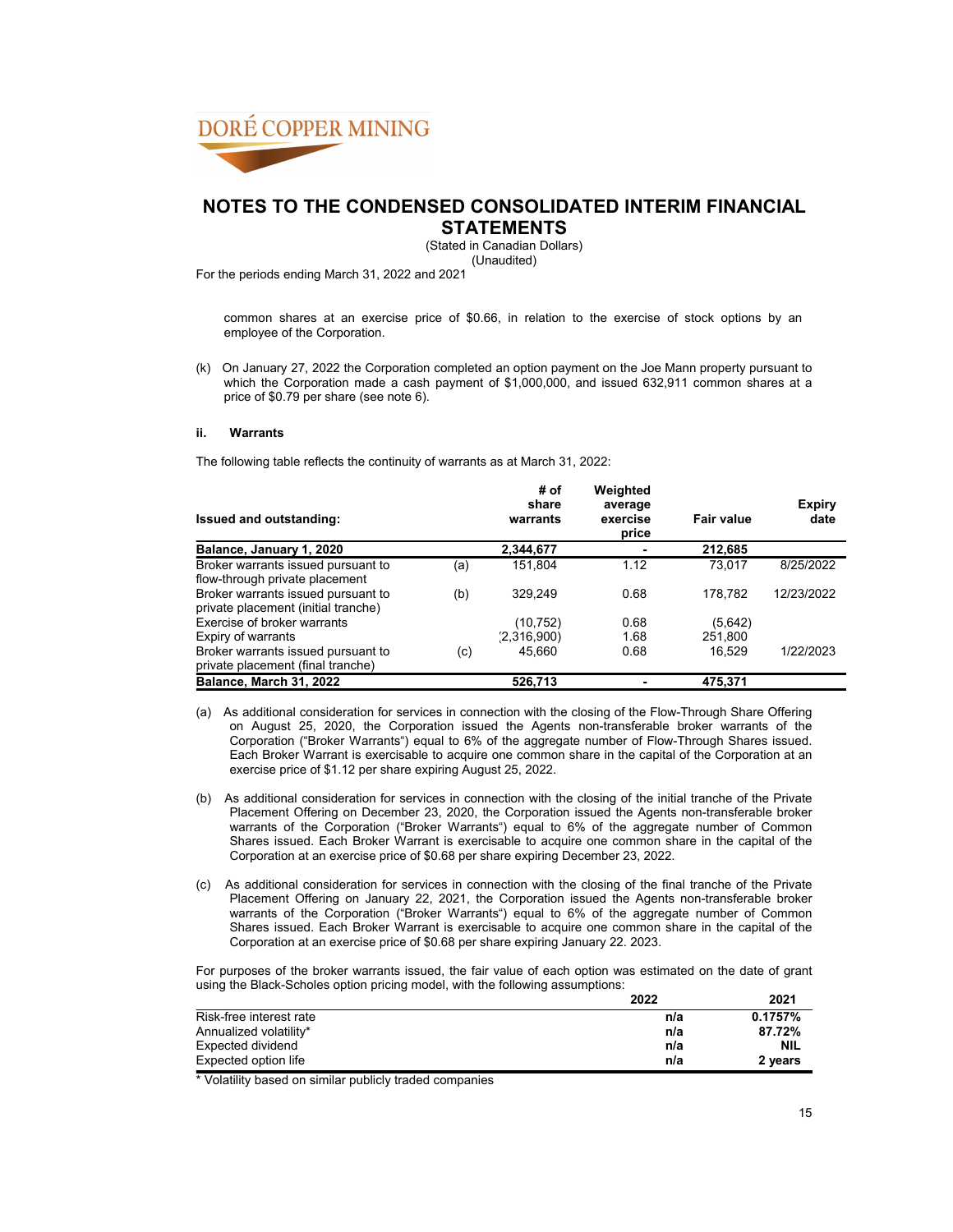

**STATEMENTS**

(Stated in Canadian Dollars) (Unaudited)

For the periods ending March 31, 2022 and 2021

### **iii. Options**

The Corporation has a share incentive plan (the "Plan") which is restricted to directors, officers, key employees and consultants of the Corporation. The number of common shares subject to options granted under the Plan (and under all other management options and employee stock purchase plans) is limited to 10% in the aggregate and 5% with respect to any one optionee of the number of issued and outstanding common shares of the Corporation at the date of the grant of the option. Options issued under the Plan may be exercised during a period determined by the Board of Directors which cannot exceed ten years.

The continuity of stock options issued and outstanding are as follow:

| The continuity of alook options issued and calciumum are donomow. | <b>Options</b><br>outstanding | Weighted<br>average exercise<br>price |
|-------------------------------------------------------------------|-------------------------------|---------------------------------------|
| Issued and outstanding:                                           |                               |                                       |
| Balance, January 1, 2021                                          | 2,235,500                     | 0.60                                  |
| Granted                                                           | 1,364,500                     | 1.10                                  |
| Exercised                                                         | (143, 333)                    | 0.55                                  |
| Forfeited                                                         | (36,667)                      | 0.57                                  |
| Outstanding at December 31, 2021                                  | 3,420,000                     | 0.81                                  |
| Granted                                                           | 67.500                        | 0.75                                  |
| Forfeited                                                         | (90,000)                      |                                       |
| Outstanding at March 31, 2022                                     | 3,397,500                     | 0.78                                  |

During the three months ended March 31, 2022, there were no options exercised (2021 - \$nil).

At March 31, 2022, the following options were outstanding and outstanding and exercisable:

|                                           | Outstanding |                                               |                 | <b>Outstanding and Exercisable</b>            |
|-------------------------------------------|-------------|-----------------------------------------------|-----------------|-----------------------------------------------|
| <b>Weighted average</b><br>exercise price | Options #   | Weighted<br>average remaining<br>life (years) | <b>Options#</b> | Weighted<br>average remaining<br>life (years) |
| $$0.50 - $0.70$                           | 2,025,500   | 3.10                                          | 1.558.500       | 3.10                                          |
| $$0.79 - $0.96$                           | 187.500     | 4.25                                          |                 | 4.25                                          |
| $$1.04 - $1.10$                           | 1,274,500   | 4.41                                          |                 | 4.41                                          |
|                                           | 3,487,500   | 3.65                                          | 1,558,500       | 3.65                                          |

Total vested options at March 31, 2022 were 1,558,500 with a weighted average exercise price of \$0.54 (1,558,500 at December 31, 2021 with a weighted average exercise price of \$0.54).

The Corporation applies the fair value method of accounting for all stock based compensation awards and accordingly, \$183,194 was recorded as compensation for the three months ended March 31, 2022 (2021 - \$183,665).

• The Corporation currently estimates the forfeiture rate to be nil.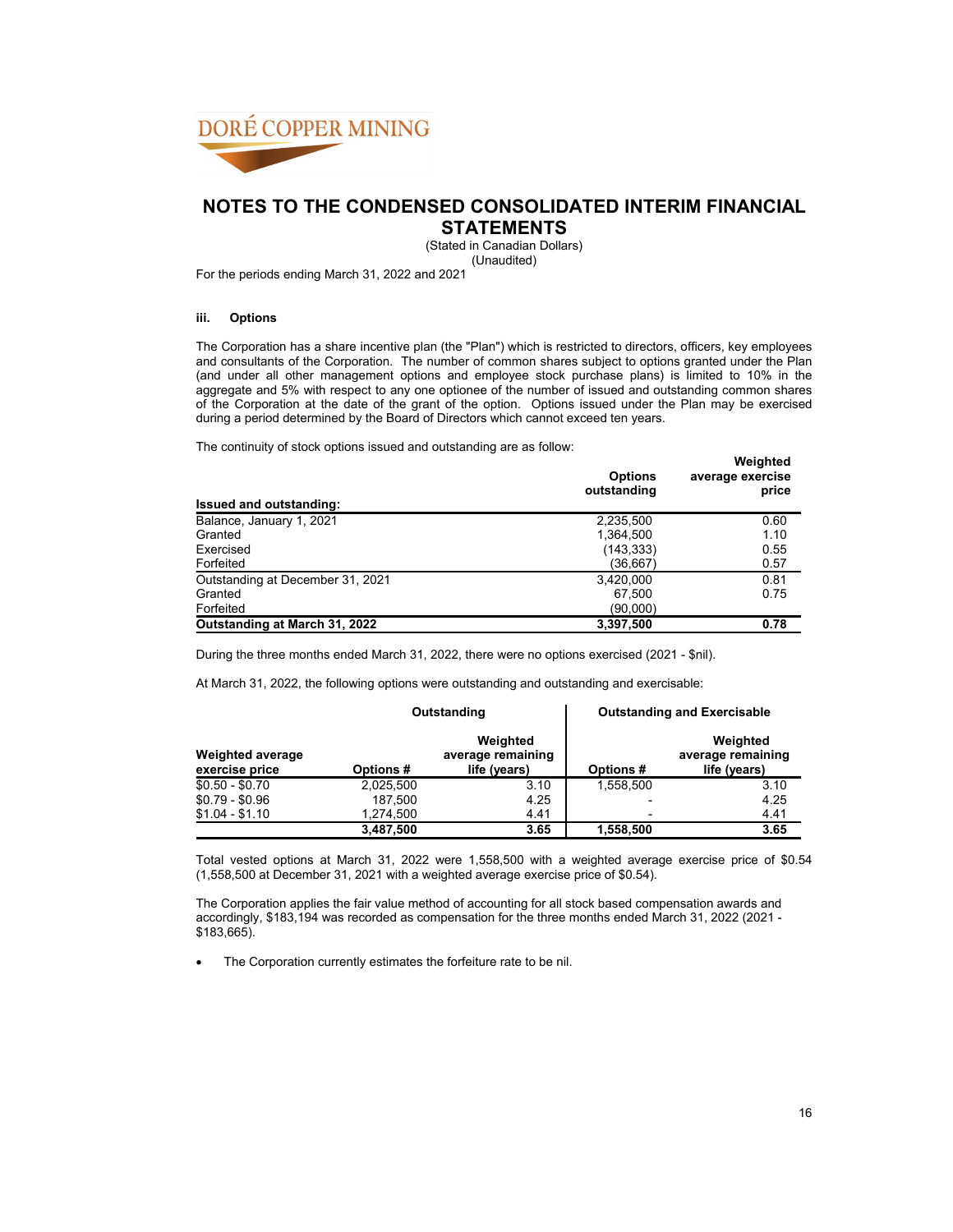

**STATEMENTS**

(Stated in Canadian Dollars)

(Unaudited)

For the periods ending March 31, 2022 and 2021

For purposes of the options granted, the fair value of each option was estimated on the date of grant using the Black-Scholes option pricing model, with the following assumptions:

|                          | March 31, | December 31.             |
|--------------------------|-----------|--------------------------|
|                          | 2022      | 2021                     |
| Risk-free interest rate  |           | 1.1318%0.8218% - 0.9154% |
| Annualized volatility**  |           | 83.69% 94.38% - 65.77%   |
| Expected dividend        |           | <b>NIL</b>               |
| Expected option life     | 5 years   | 5 years                  |
| Expected forfeiture rate | nil       | NIL                      |

\*\* Volatility based on similar publicly traded companies

### **9. LOSS PER SHARE**

The basic loss per share is computed by dividing the loss for the period by the weighted average number of common shares outstanding during the period. Fully diluted loss per share is the same as basic loss per share. The effect of common share purchase options and warrants on the net loss is not reflected as to do so would be anti-dilutive.

Three months ended March 31,

|                                          | 2022        | 2021        |
|------------------------------------------|-------------|-------------|
| Numerator:                               |             |             |
| Net loss                                 | (6,647,896) | (3,547,841) |
| Denominator:                             |             |             |
| Weighted average number of common shares | 66.472.508  | 45,826,099  |
| Weighted average loss per share          | (0.10)      | (0.08)      |

### **10. RELATED PARTIES**

The Corporation's related parties include management personnel and entities over which they have control or significant influence as described below. *Nature of transactions*

| Halstone Corporate Services           | Accounting, IT and management services |
|---------------------------------------|----------------------------------------|
| <b>EDM Mining and Metals Advisory</b> | Consulting and management services     |
| Ocean Partners Investments Limited    | <b>Credit Facility</b>                 |

Unless otherwise stated, none of the transactions incorporate special terms and conditions and no guarantees were given or received. Outstanding balances are usually settled in cash, however in certain circumstances they Corporation may issue some form of equity.

The following are the related party transactions, recorded at the exchange amount as agreed to by the parties for the three months ended March 31, 2022 and 2021, respectively:

- (a) Included in general and administrative expenses are amounts totaling \$36,270 (2021 \$34,762) for accounting, IT and management services provided by Halstone Corporate Services, a company related to the Corporation through Gavin Nelson, CFO of Doré, and an officer of Halstone.
- (b) Included in consulting expenses are amounts totaling \$50,001 (2021 \$50,001) for management services paid to EDM Mining & Metals Advisory, a company related to the Corporation through Ernest Mast, President and CEO of the Corporation, as well as EDM.
- (c) As part of the CBay asset acquisition (see note 2), the Corporation issued promissory notes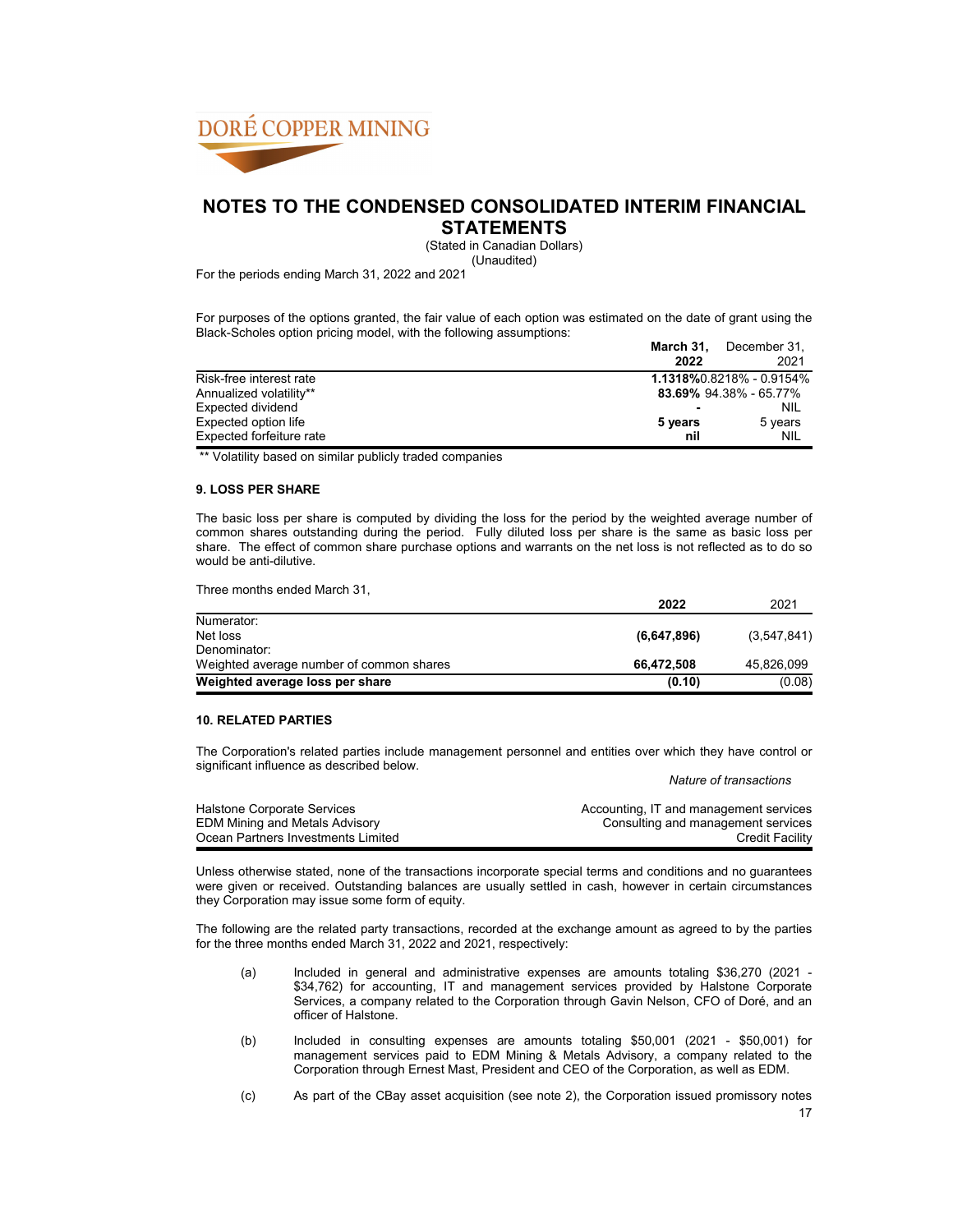

**STATEMENTS**

(Stated in Canadian Dollars)

(Unaudited)

For the periods ending March 31, 2022 and 2021

to Ocean Partners Investment Limited, a company related to the Corporation through Brent Omland, Director of AmAuCu and Doré, and an officer of Ocean Partners Ltd. At March 31, 2022, the fair value of the promissory notes has been determined to be \$Nil (2021 - \$Nil).

Key management personnel remuneration includes the following amounts:

|                                   | 2022   | 2021    |
|-----------------------------------|--------|---------|
| Salary, wages and consulting fees | 79.500 | 79,200  |
| Share-based payments              | 10.399 | 23,868  |
|                                   | 89,899 | 103,068 |

### **11. COMMITMENTS**

#### **Flow-through renunciation**

On February 18, 2021, the Corporation completed a flow-through financing to raise \$10,998,900. The Corporation intends to renounce 100% of the flow-through raised in 2021 to investors as at December 31, 2021. The Corporation has until February 1, 2022 to incur expenditures before monthly interest charges began to accrue on unspent funds. Interest charges incurred by the Corporation as a result of this income tax legislation are charged to income in the period incurred. Of the \$10,998,900 in flow-through financing raised in the February 18, 2021 financing, the Corporation has incurred \$9,073,385 in exploration expenses, and thus must incur expenses of \$1,925,515 by December 31, 2022, to fulfil its obligation in relation to these renounced expenditures

On June 1, 2021, the Corporation completed a flow-through financing to raise \$5,000,040. The Corporation intends to renounce 100% of the flow-through raised in 2021 to investors as at December 31, 2021. The Corporation has until February 1, 2022 to incur expenditures before monthly interest charges began to accrue on unspent funds. Interest charges incurred by the Corporation as a result of this income tax legislation are charged to income in the period incurred. Of the \$5,000,040 in flow-through financing raised in the June 1, 2021 financing, the Corporation has incurred \$Nil in exploration expenses, and thus must incur expenses of \$5,000,040 by December 31, 2022, to fulfil its obligation in relation to these renounced expenditures.

### **12. FINANCIAL INSTRUMENTS AND RELATED RISKS**

The Corporation's operations include the acquisition and exploration of mineral properties in Canada. The Corporation examines the various financial risks to which it is exposed and assesses the impact and likelihood of occurrence. These risks may include credit risk, liquidity risk, currency risk, interest rate risk and other risks. Where material, these risks are reviewed and monitored by the Board of Directors.

#### [a] Credit risk

Counterparty credit risk is the risk that the financial benefits of contracts with a specific counterparty will be lost if a counterparty defaults on its obligations under the contract. This includes any cash amounts owed to the Corporation by those counterparties, less any amounts owed to the counterparty by the Corporation where a legal right of off-set exists and also includes the fair values of contracts with individual counterparties which are recorded in the financial statements.

i) Trade credit risk

The Corporation is in the exploration stage and has not yet commenced commercial production or sales. Therefore, the Corporation is not exposed to significant credit risk and overall the Corporation's credit risk has not changed significantly from the prior year.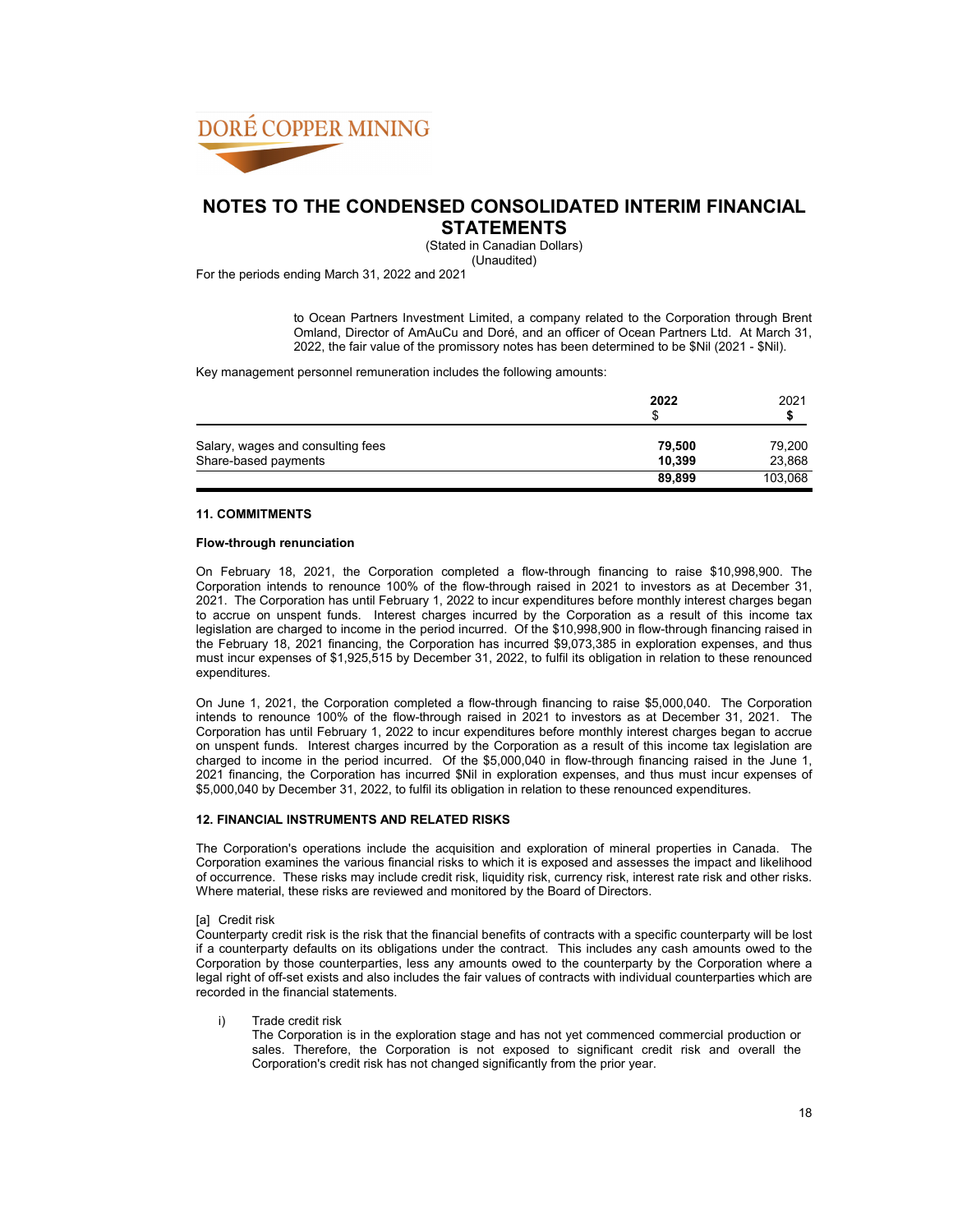

(Stated in Canadian Dollars) (Unaudited)

For the periods ending March 31, 2022 and 2021

ii) Cash and cash equivalents

In order to manage credit and liquidity risk the Corporation invests only in highly rated investment grade instruments that have maturities of three months or less and are cashable at any time. Limits are also established based on the type of investment, the counterparty and the credit rate.

iii) Derivative financial instruments As at March 31, 2022, the Corporation has no derivative financial instruments. It may in the future enter into derivative financial instruments in order to manage credit risk, it will only enter into derivative financial instruments with highly rated investment grade counterparties.

### [b] Liquidity risk

Liquidity risk is the risk that the Corporation will not be able to meet its financial obligations as they fall due. The Corporation manages liquidity risk through the management of its capital structure.

Accounts payable and accrued liabilities are due within the current operating period.

#### [c] Interest rate risk

Interest rate risk is the risk that the fair value or future cash flows of a financial instrument will fluctuate because of changes in market interest rates. The risk that the Corporation will realize a significant loss as a result of a decline in the fair market value is limited as the Corporation holds all of its funds in cash and guaranteed investment certificates.

The Corporation does not invest in derivatives to mitigate these risks.

IFRS 13 establishes a fair value hierarchy that prioritizes the input to valuation techniques used to measure fair value as follows:

Level 1 - quoted prices (unadjusted) in active markets for identical assets or liabilities;

Level 2 - inputs other than quoted prices included in Level 1 that are observable for the asset or liability, either directly (i.e., as prices) or indirectly (i.e., derived from prices); and

Level 3 - inputs for the asset or liability that are not based on observable market data (unobservable inputs).

|                              | Level 1<br>œ<br>- 7 | Level <sub>2</sub> | Level 3 | <b>Total</b> |
|------------------------------|---------------------|--------------------|---------|--------------|
| <b>Assets</b><br>Investments | ۰                   | 815,959            | -       | 815,959      |

#### **13. MANAGEMENT OF CAPITAL RISK**

The Corporation manages its common shares and stock options as capital, the balance of which is \$53,298,006 at March 31, 2022 (December 31, 2021 - \$52,614,811). The Corporation's objectives when managing capital are to safeguard the Corporation's ability to continue as a going-concern in order to pursue the exploration of its mineral properties and to maintain a flexible capital structure which optimizes the costs of capital at an acceptable risk.

The Corporation manages the capital structure and makes adjustments to it in light of changes in economic conditions and the risk characteristics of the underlying assets. To maintain or adjust the capital structure, the Corporation may attempt to issue new shares and, acquire or dispose of assets or acquire new debt.